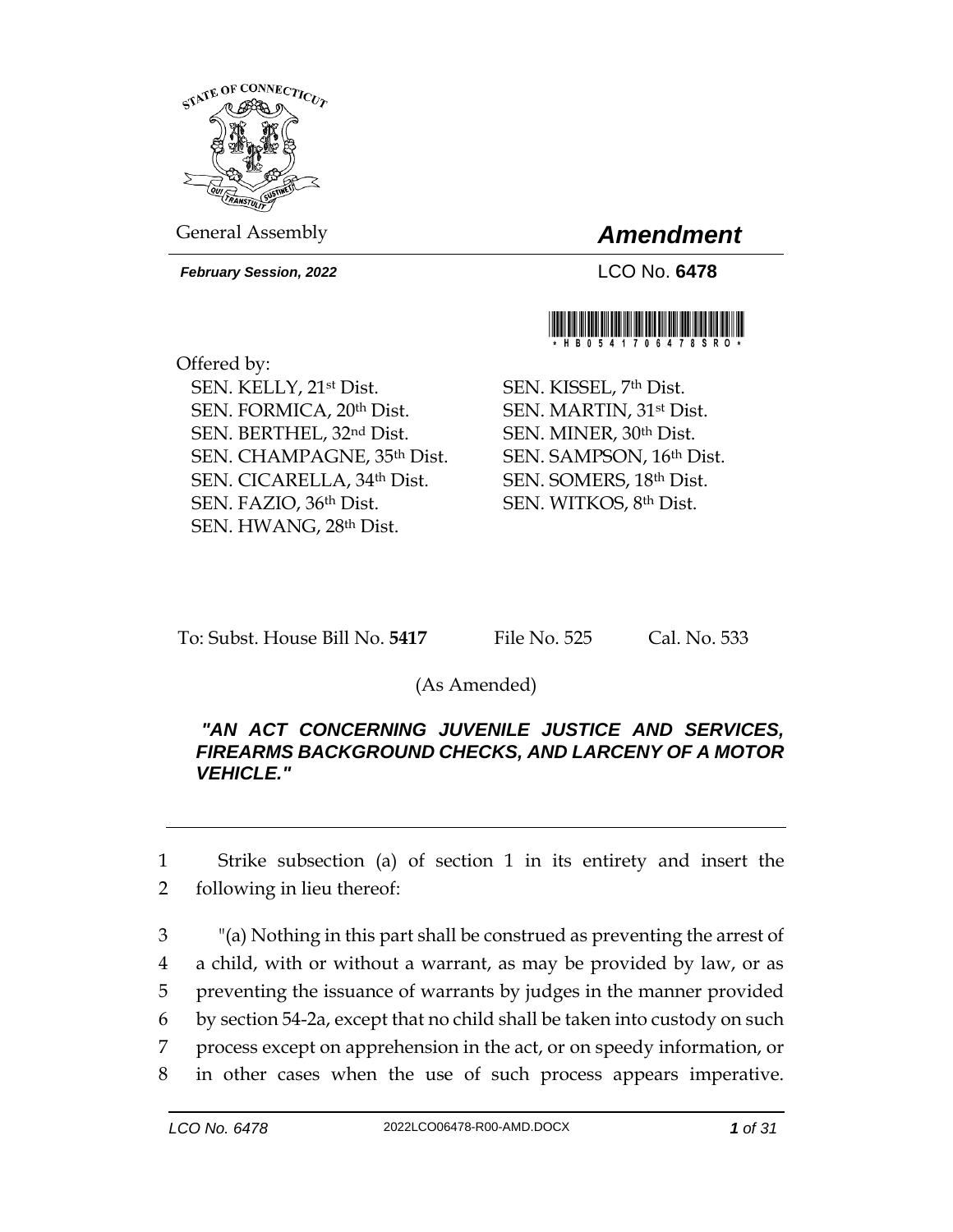Whenever a child is arrested and charged with a delinquent act, such child **[**may**]** (1) shall be brought before a judge of the Superior Court not 11 later than the fifth business day after such arrest, unless required sooner pursuant to subsection (e) of this section, and (2) (A) shall, if arrested for the commission of a felony or a class A misdemeanor, an offense for which another person suffers a serious physical injury or loss of life, sexual assault, a serious juvenile offense or an offense involving the use of a firearm, be required to submit to the taking of such child's 17 photograph, physical description and fingerprints, or (B) may, if 18 arrested for the commission of any other delinquent act, be required to submit to the taking of **[**his**]** such child's photograph, physical description and fingerprints. Notwithstanding the provisions of section 21 46b-124, as amended by this act, the name, photograph and custody status of any child arrested for the commission of a capital felony under the provisions of section 53a-54b in effect prior to April 25, 2012, or class A felony may be disclosed to the public."

 After the last section, add the following and renumber sections and internal references accordingly:

 "Sec. 501. Section 10-220p of the general statutes is repealed and the following is substituted in lieu thereof (*Effective October 1, 2022*):

29 Guidance counselors and school counselors shall discuss the benefits of attending a trade school and may provide materials concerning manufacturing, military and law enforcement careers when discussing career or traditional two or four-year college options with students.

 Sec. 502. (NEW) (*Effective October 1, 2022*) (a) On or before July 1, 2023, the Labor Department, in collaboration with the Departments of Education and Economic and Community Development and local or regional boards of education, shall develop and implement a summer jobs program for high school students in at-risk communities. The purpose of the program shall be to connect high school students in such communities with summer employment opportunities with local businesses, hospitals, municipalities and other organizations.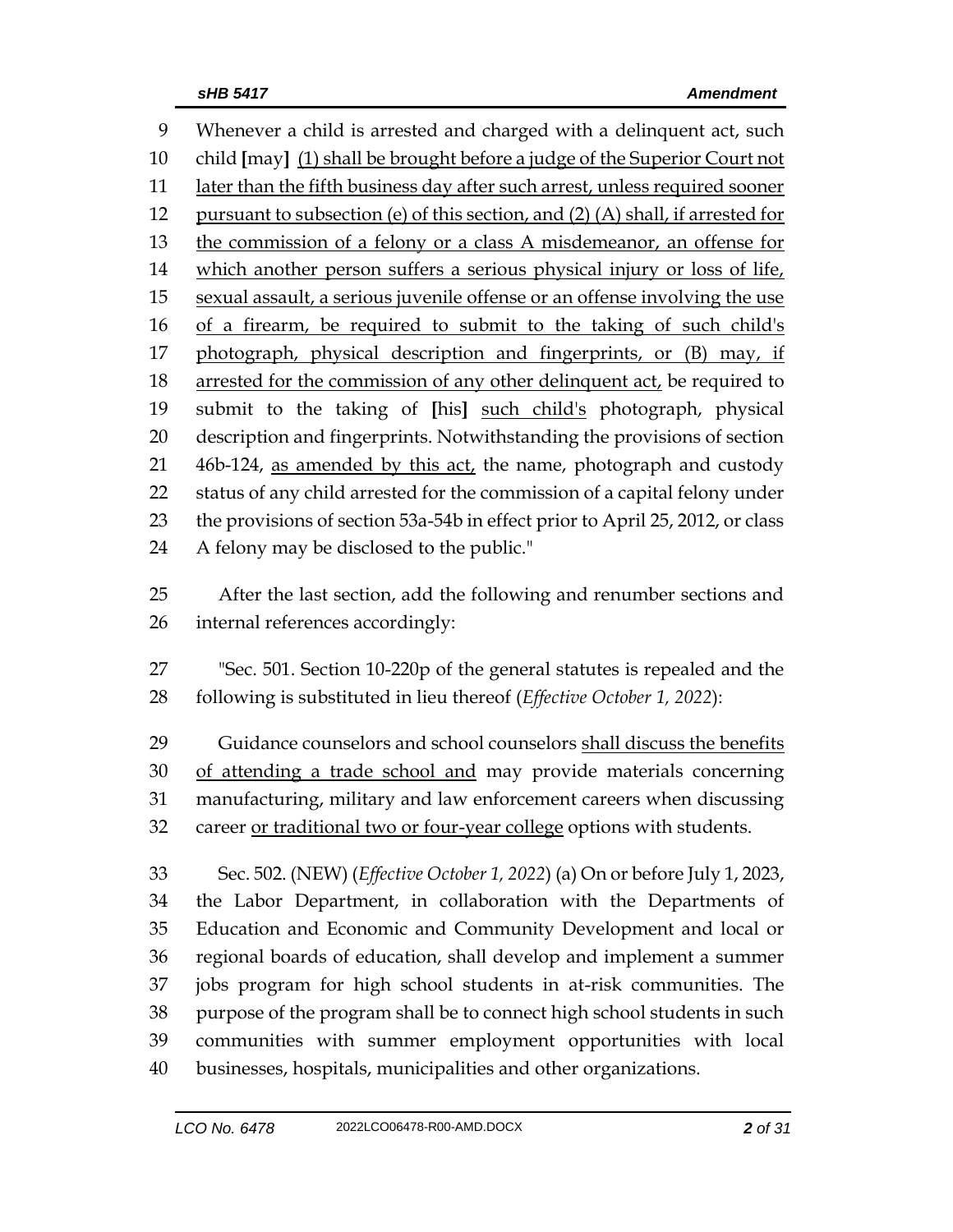(b) The Labor Department shall develop criteria to (1) identify at-risk communities that would benefit from the program, and (2) select the communities in which to implement such program. On or before July 1, 2023, the department shall identify and select at least one such community in which to implement the program. On or before July 1, 2024, the department shall identify and select at least five such communities in which to implement the program.

 (c) To implement the program, the Labor Department may (1) solicit volunteer guidance counselors and mentors to provide advice and support to students participating in the program, (2) develop incentives to encourage businesses to participate in the program, including, but not limited to, public-private partnerships, and (3) create marketing materials to advertise the existence of the program to potential program participants.

 (d) The Labor Department shall develop an Internet web site for the program. Such Internet web site shall (1) list the employers participating in the program, (2) list the summer jobs available to participating students, (3) provide contact information for any volunteer guidance counselors and mentors participating in the program, and (4) provide resources to participating students regarding resume writing and interviewing skills.

 (e) Not later than January 1, 2024, and annually thereafter, the Labor Commissioner shall submit a report, in accordance with the provisions of section 11-4a of the general statutes, to the joint standing committees of the General Assembly having cognizance of matters relating to labor, education and commerce. Said report shall include available data, for the preceding summer, on (1) the number of employers that participated in the program and the general business categories of such employers, (2) the number of students participating in the program, (3) the number of students that received summer employment, and (4) the number of at-risk communities in which the program is implemented.

Sec. 503. Section 10a-173 of the 2022 supplement to the general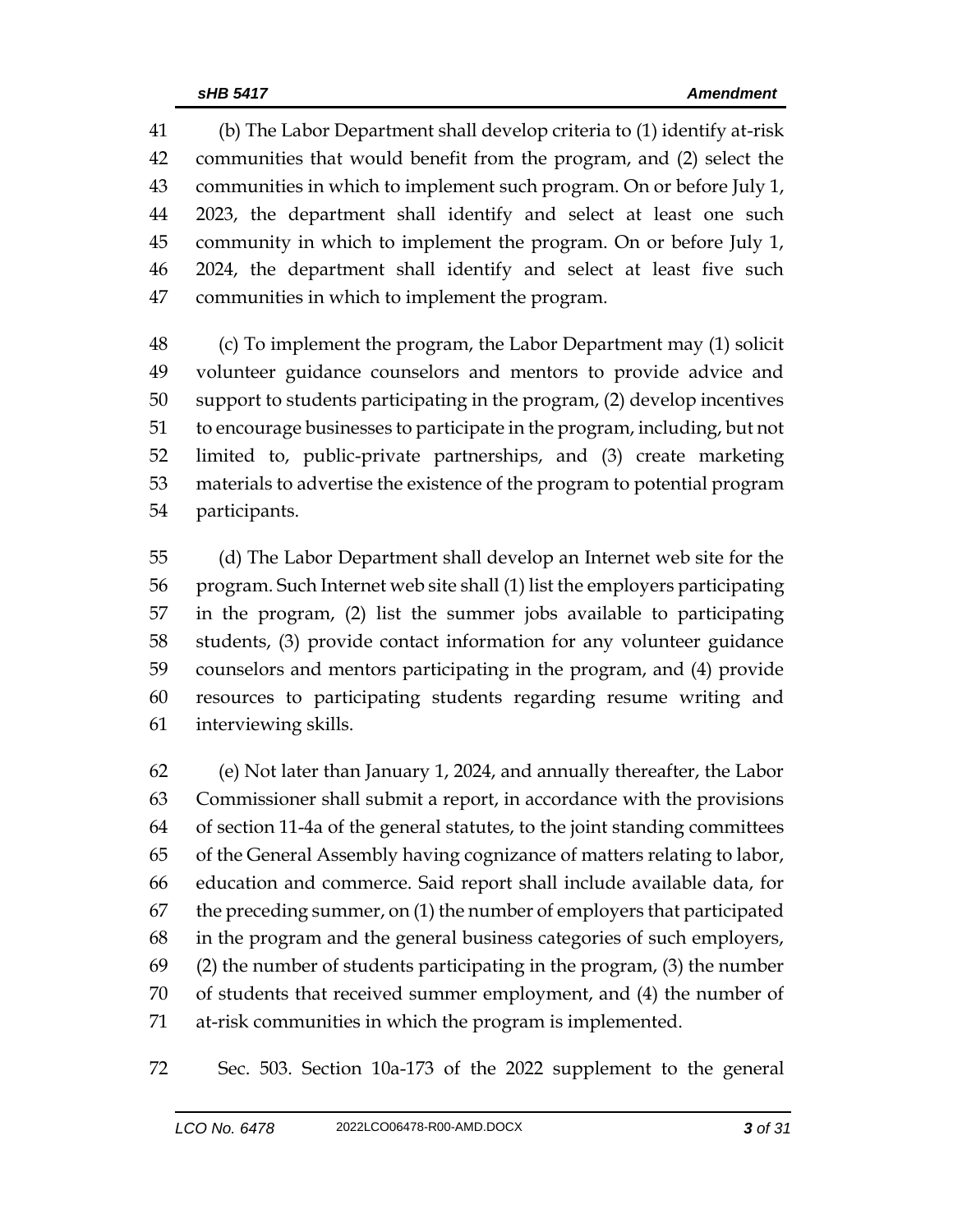statutes is repealed and the following is substituted in lieu thereof (*Effective July 1, 2022*):

(a) For the purposes of this section:

 (1) "Family contribution" means the expected family contribution for educational costs as computed from the student's Free Application for Federal Student Aid;

 (2) "Full-time or part-time undergraduate student" means a student who is enrolled at an institution of higher education or accredited private occupational school in a course of study leading to such student's first associate or bachelor's degree or certificate and who is carrying, for a full-time student, twelve or more semester credit hours, or, for a part-time student, between six and eleven semester credit hours at such institution of higher education or accredited private occupational school;

 (3) "Independent institution of higher education" means a nonprofit institution established in this state (A) that has degree-granting authority in this state; (B) that has its main campus located in this state; (C) that is not included in the Connecticut system of public higher education; and (D) whose primary function is not the preparation of students for religious vocation;

 (4) "Public institution of higher education" means the constituent units of the state system of higher education identified in subdivisions (1) and (2) of section 10a-1;

 (5) "Accredited private occupational school" means a private occupational school, as defined in section 10a-22a, that has institutional or programmatic accreditation from an accrediting agency recognized by the United States Department of Education;

100 (6) "Eligible educational costs" means the tuition and required fees for an individual student that are published by each institution of higher 102 education or accredited private occupational school participating in the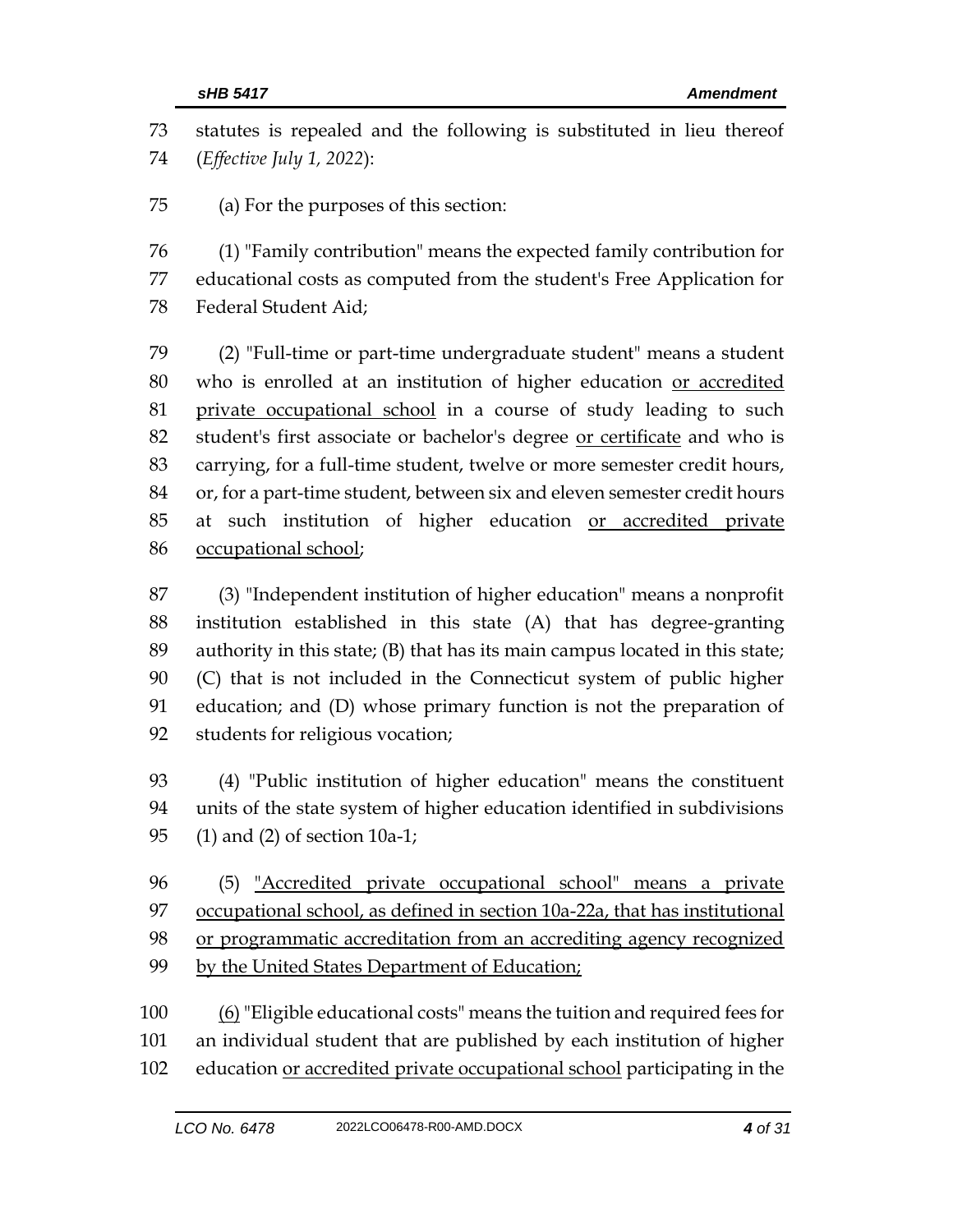grant program established under this section, plus a fixed amount for required books and educational supplies as determined by the Office of Higher Education.

 (b) The state, acting through the Office of Higher Education, shall establish the Governor's Scholarship program to annually make need- based financial aid available for eligible educational costs for Connecticut residents enrolled at Connecticut's public and independent institutions of higher education or accredited private occupational schools as full-time or part-time undergraduate students beginning with new or transfer students in the fiscal year ending June 30, 2014. On and after July 1, 2016, said program shall be known as the "Roberta B. Willis Scholarship program". Any award made to a student in the fiscal year ending June 30, 2013, under the capitol scholarship grant program, established under section 10a-169 of the general statutes, revision of 1958, revised to January 1, 2013, the Connecticut aid to public college students grant program, established under section 10a-164a of the general statutes, revision of 1958, revised to January 1, 2013, Connecticut aid to Charter Oak, established under subsection (c) of section 10a-164a of the general statutes, revision of 1958, revised to January 1, 2013, or the Connecticut independent college student grant program, established under section 10a-36 of the general statutes, revision of 1958, revised to January 1, 2013, shall be offered under the Roberta B. Willis Scholarship program and be renewable for the life of the original award, provided such student meets and continues to meet the need and academic standards established for purposes of the program under which such student received the original award.

 (c) Within available appropriations, the Roberta B. Willis Scholarship program shall include a need and merit-based grant, a need-based grant and a Charter Oak grant. The need and merit-based grant shall be funded at not less than twenty per cent but not more than thirty per cent of available appropriations. The need-based grant shall be funded at up to eighty per cent of available appropriations. The Charter Oak grant shall be not less than one hundred thousand dollars of available appropriations. There shall be an administrative allowance based on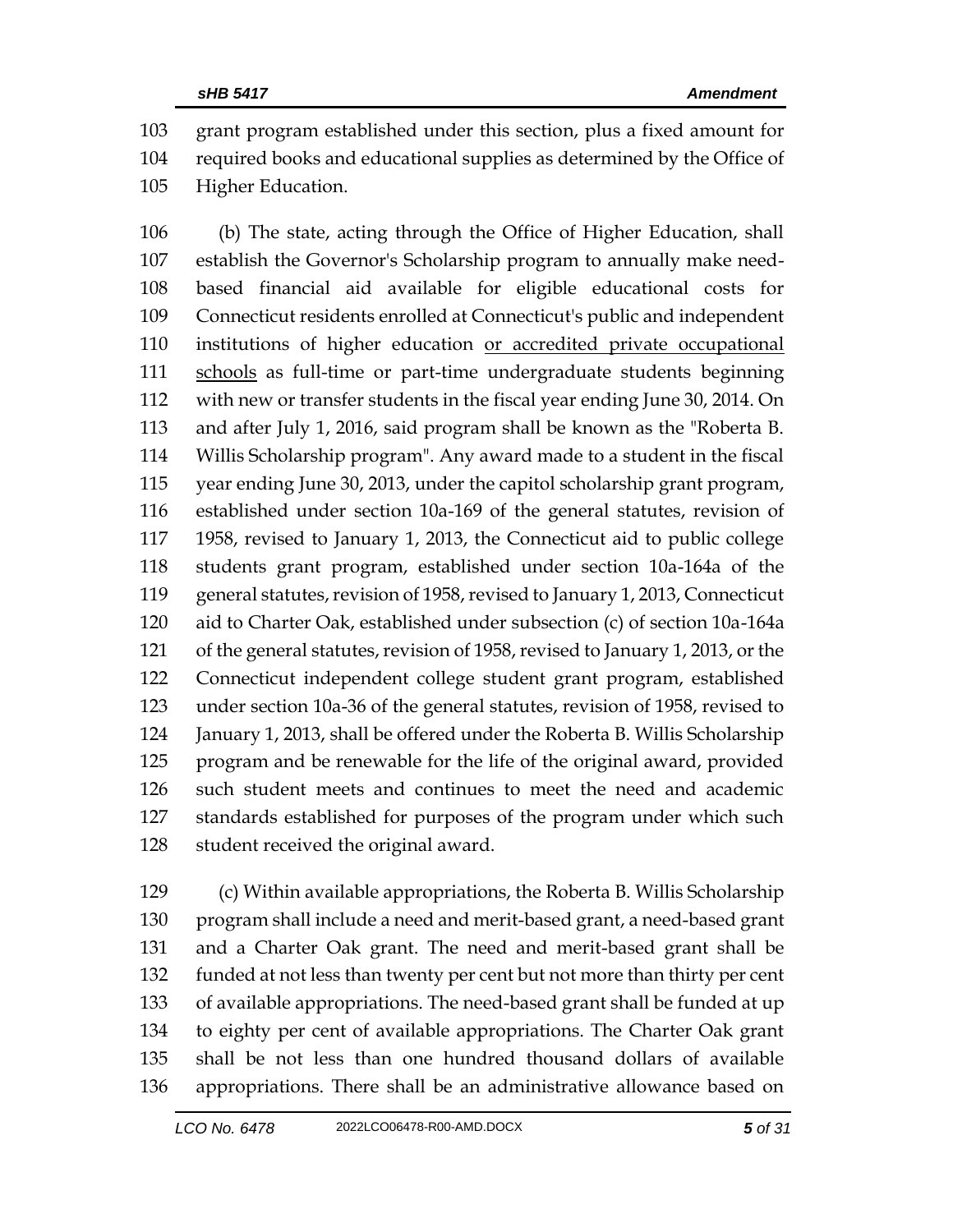one-quarter of one per cent of the available appropriations, but (1) for the fiscal year ending June 30, 2022, not less than three hundred fifty thousand dollars, and (2) for the fiscal year ending June 30, 2023, and each fiscal year thereafter, not less than one hundred thousand dollars. In addition to the amount of the annual appropriation allocated to the regional community-technical colleges under subsection (e) of this section, and to regional community-technical college students under subsection (d) of this section, not less than two and one-half per cent of the annual appropriation shall be allocated to the regional community-technical colleges to be used for financial aid purposes.

 (d) The Roberta B. Willis Scholarship need and merit-based grant shall be available to any Connecticut resident who is a full-time or part- time undergraduate student at any public or independent institution of higher education or accredited private occupational school. The Office of Higher Education shall determine eligibility by financial need based on family contribution and eligibility by merit based on either previous high school academic achievement or performance on standardized academic aptitude tests. The Office of Higher Education shall make awards according to a sliding scale, annually determined by said office, up to a maximum family contribution and based on available appropriations and eligible students. The Roberta B. Willis Scholarship need and merit-based grant shall be awarded in a higher amount than the need-based grant awarded pursuant to subsection (e) of this section. Recipients of the need and merit-based grant shall not be eligible to receive an additional need-based award. The order of institutions of higher education or private occupational schools provided by a student on the student's Free Application for Federal Student Aid shall not affect the student's eligibility for an award under this subsection. The 165 accepting institution of higher education or private occupational school shall disburse sums awarded under the need and merit-based grant for payment of the student's eligible educational costs.

 (e) The Roberta B. Willis Scholarship need-based grant shall be available to any Connecticut resident who is a full-time or part-time undergraduate student at any public or independent institution of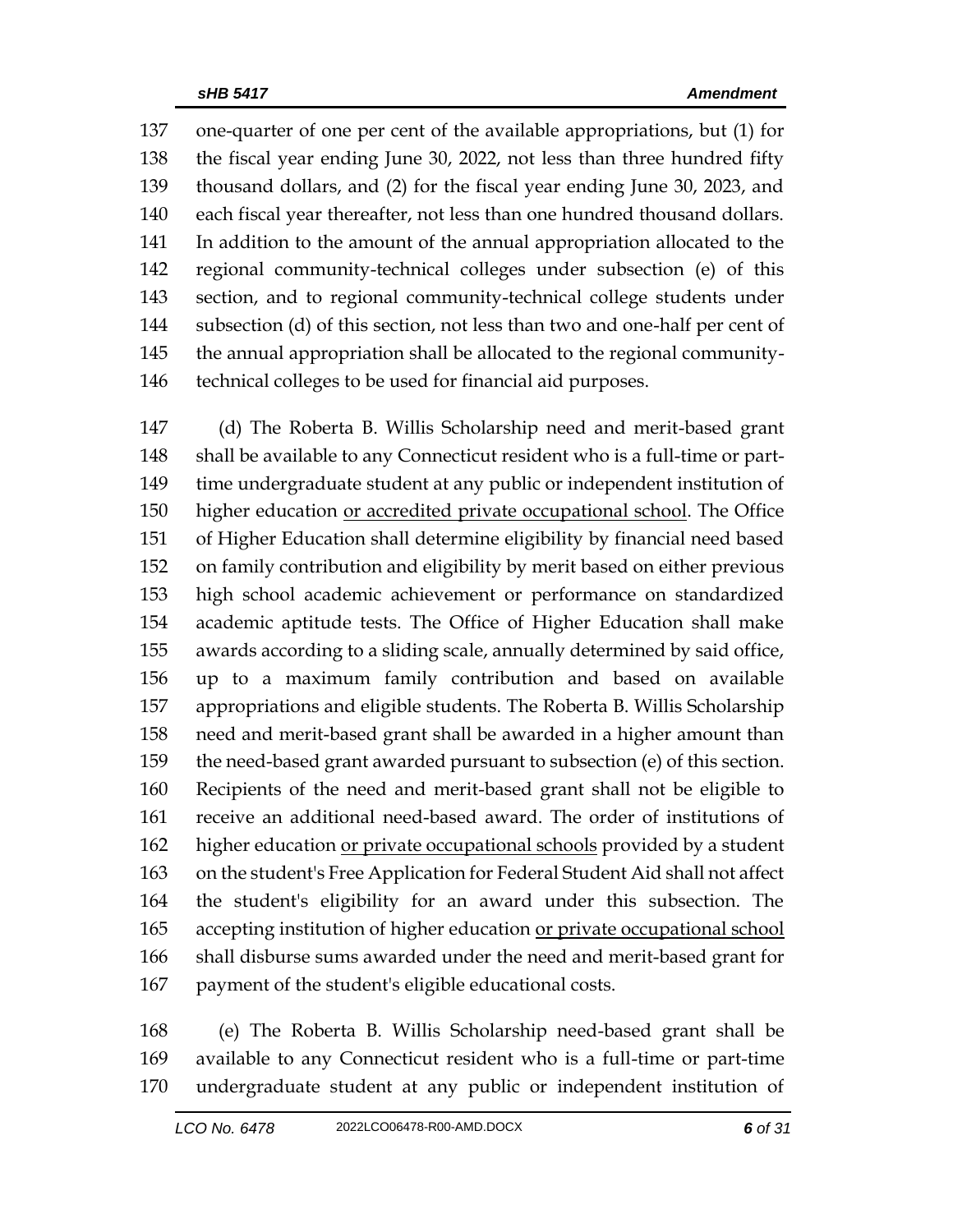higher education or accredited private occupational school. The amount of the annual appropriation to be allocated to each institution of higher education or accredited private occupational school shall be determined by its actual full-time equivalent enrollment of undergraduate students who are Connecticut residents with a family contribution during the fall semester of the fiscal year two years prior to the grant year of an amount not greater than two hundred per cent of the maximum family contribution eligible for a federal Pell grant award for the academic year one year prior to the grant year. Not later than July first, annually, each institution of higher education and accredited private occupational school shall report such enrollment data to the Office of Higher Education. Not later than October first, annually, the Office of Higher Education shall (1) publish such enrollment data on its Internet web site, 184 and (2) notify each institution of higher education or private occupational school of the proportion of the annual appropriation that such institution of higher education or private occupational school will receive the following fiscal year and publish the proportions for each institution of higher education and private occupational school on its Internet web site. Participating institutions of higher education and private occupational schools shall make awards (A) to eligible full-time students in an amount up to four thousand five hundred dollars, and (B) to eligible part-time students in an amount that is prorated according to the number of credits each student will earn for completing the course or courses in which such student is enrolled, such that a student enrolled in a course or courses earning (i) at least nine but less than twelve credits is eligible for up to seventy-five per cent of the maximum award, and (ii) at least six but less than nine credits is eligible for up to fifty per cent of the maximum award. Each participating institution of higher education and private occupational school shall expend all of the moneys received under the Roberta B. Willis Scholarship program as direct financial assistance only for eligible educational costs.

 (f) Participating institutions of higher education and private occupational schools shall annually provide the Office of Higher Education with data and reports on all Connecticut students who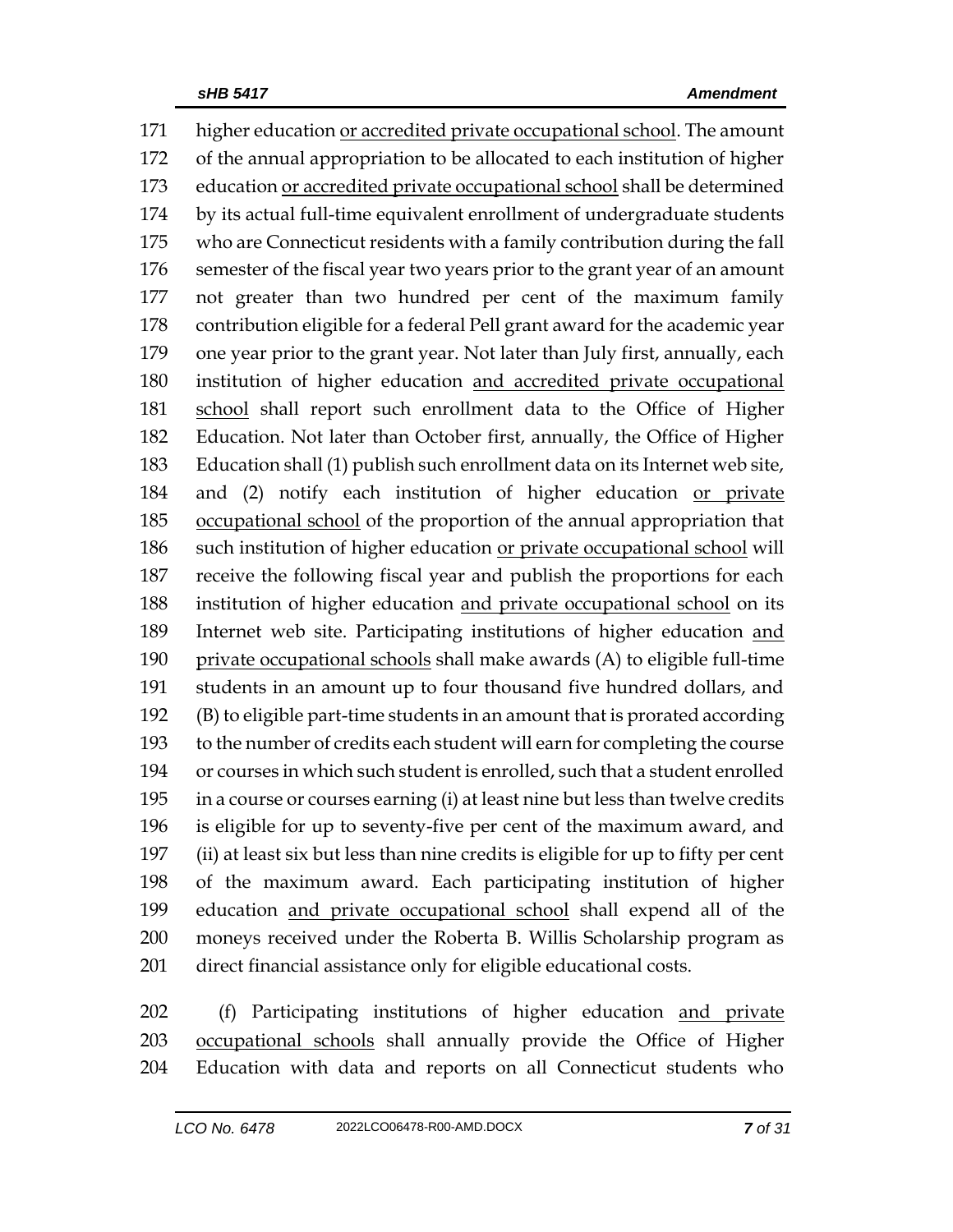applied for financial aid, including, but not limited to, students receiving a Roberta B. Willis Scholarship grant, in a form and at a time determined by said office. If an institution of higher education or private occupational school fails to submit information to the Office of Higher 209 Education as directed, such institution or school shall be prohibited from participating in the scholarship program in the fiscal year 211 following the fiscal year in which such institution or school failed to submit such information. Each participating institution of higher education and private occupational school shall maintain, for a period of not less than three years, records substantiating the reported number of Connecticut students and documentation utilized by the institution 216 of higher education or private occupational school in determining eligibility of the student grant recipients. Such records shall be subject to audit or review. Funds not obligated by an institution of higher 219 education or a private occupational school shall be returned by May first in the fiscal year the grant was made to the Office of Higher Education for reallocation. Financial aid provided to Connecticut residents under this program shall be designated as a grant from the Roberta B. Willis Scholarship program.

 (g) The Roberta B. Willis Scholarship Charter Oak grant shall be available to any full-time or part-time undergraduate student enrolled in Charter Oak State College. The Office of Higher Education shall allocate any appropriation to Charter Oak State College to be used to provide grants for eligible educational costs to residents of this state who demonstrate substantial financial need and who are matriculated in a degree program at Charter Oak State College. Individual awards shall not exceed a student's calculated eligible educational costs. Financial aid provided to Connecticut residents under this program shall be designated as a grant from the Roberta B. Willis Scholarship program.

 (h) In administering the Roberta B. Willis Scholarship program, the Office of Higher Education shall develop and utilize fiscal procedures designed to ensure accountability of the public funds expended. Such procedures shall include provisions for compliance reviews that shall be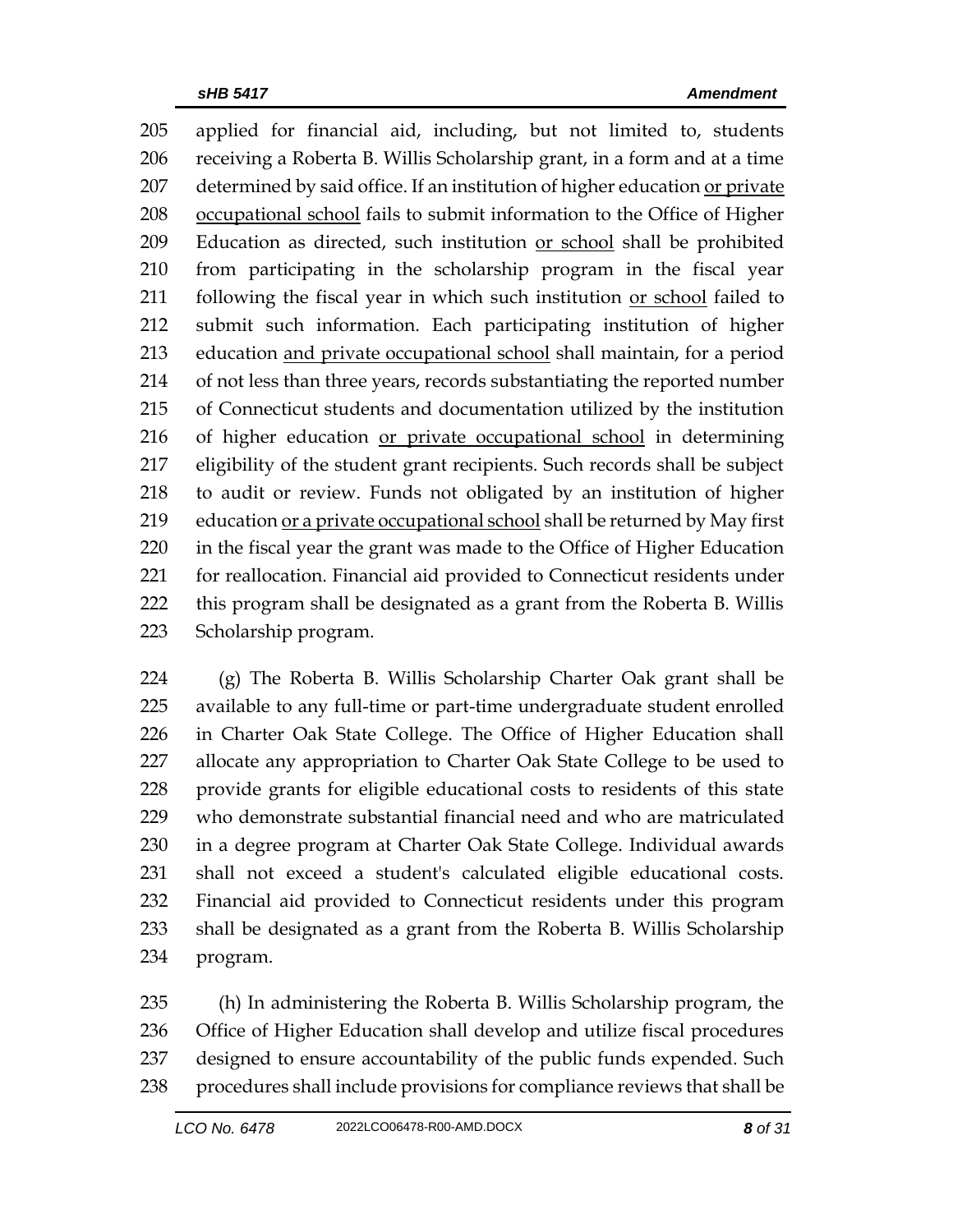conducted by the Office of Higher Education on any institution of higher education or private occupational school that participates in the program. Commencing with the fiscal year ending June 30, 2015, and 242 biennially thereafter, each such institution of higher education and commencing with the fiscal year ending June 30, 2023, and biennially 244 thereafter, each such private occupational school shall submit the results of an audit done by an independent certified public accountant for each year of participation in the program. Any institution of higher education or private occupational school determined by the Office of Higher Education not to be in substantial compliance with the provisions of the Roberta B. Willis Scholarship program shall be ineligible to receive funds under the program for the fiscal year following the fiscal year in 251 which the institution of higher education or private occupational school was determined not to be in substantial compliance. Funding shall be restored when the Office of Higher Education determines that the institution of higher education or private occupational school has returned to substantial compliance.

 Sec. 504. Section 12-217g of the 2022 supplement to the general statutes, is repealed and the following is substituted in lieu thereof (*Effective January 1, 2023, and applicable to income years commencing on or after January 1, 2023*):

 (a) (1) There shall be allowed a credit for any taxpayer against the tax imposed under this chapter for any income year with respect to each apprenticeship in the manufacturing trades commenced by such taxpayer in such year under a qualified apprenticeship training program as described in this section, certified in accordance with regulations adopted by the Labor Commissioner and registered with the Labor Department under section 31-22r, in an amount equal to six 267 dollars per hour multiplied by the total number of hours worked during the income year by apprentices in the first half of a two-year term of apprenticeship and the first three-quarters of a four-year term of apprenticeship, provided the amount of credit allowed for any income year with respect to each such apprenticeship may not exceed seven thousand five hundred dollars or fifty per cent of actual wages paid in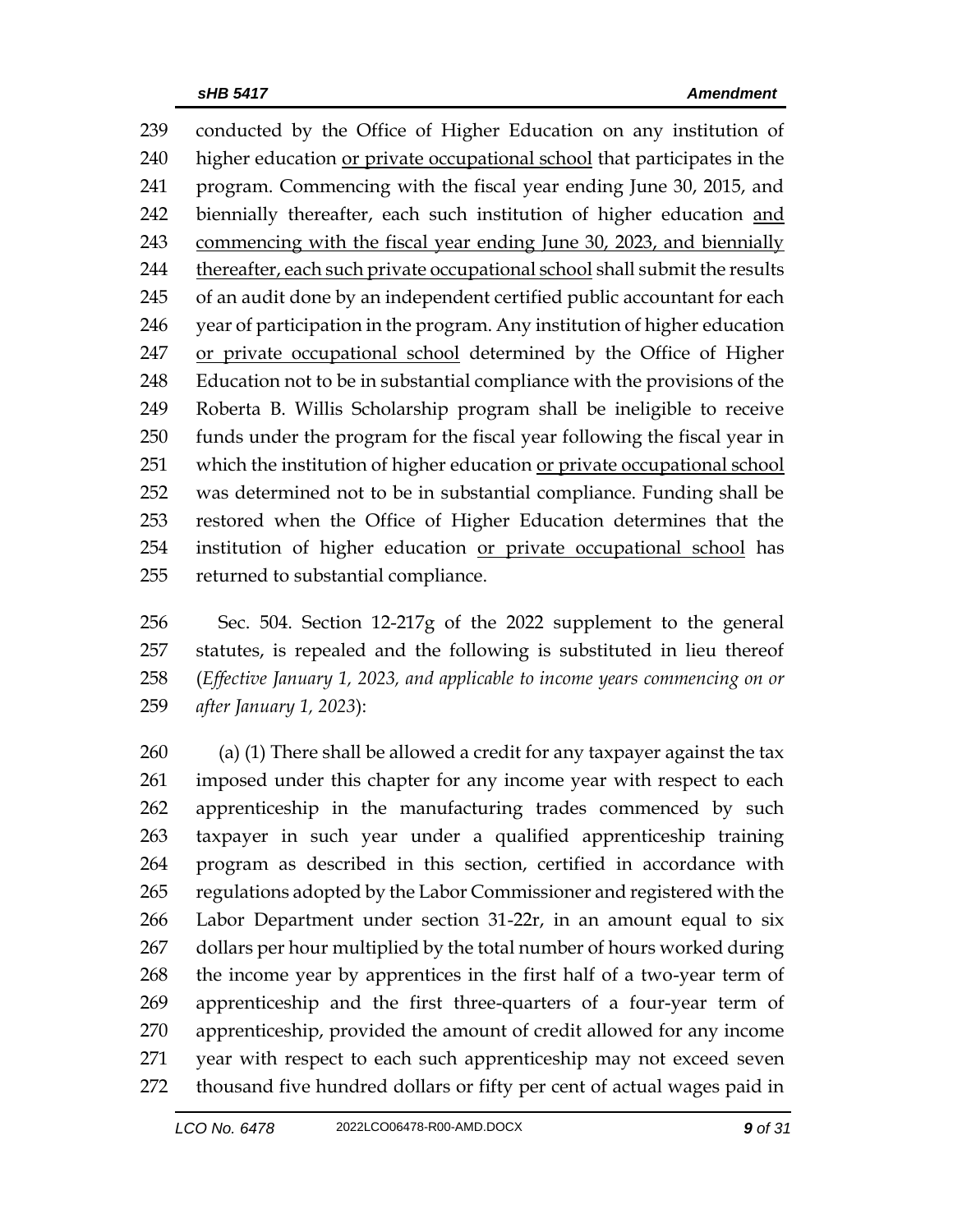such income year to an apprentice in the first half of a two-year term of apprenticeship or in the first three-quarters of a four-year term of apprenticeship, whichever is less.

 (2) Effective for income years commencing on and after January 1, 2015, for purposes of this subsection, "taxpayer" includes an affected business entity, as defined in section 12-284b. Any affected business entity allowed a credit under this subsection may sell, assign or otherwise transfer such credit, in whole or in part, to one or more taxpayers to offset any state tax due or otherwise payable by such taxpayers under this chapter, or, with respect to income years commencing on or after January 1, 2016, chapter 212 or 227, provided such credit may be sold, assigned or otherwise transferred, in whole or in part, not more than three times.

 (b) There shall be allowed a credit for any taxpayer against the tax imposed under this chapter for any income year with respect to each apprenticeship in plastics and plastics-related trades commenced by such taxpayer in such year under a qualified apprenticeship training program as described in this section, certified in accordance with regulations adopted by the Labor Commissioner and registered with the Labor Department under section 31-22r, which apprenticeship exceeds the average number of such apprenticeships begun by such taxpayer during the five income years immediately preceding the income year with respect to which such credit is allowed, in an amount equal to four dollars per hour multiplied by the total number of hours worked during the income year by apprentices in the first half of a two-year term of apprenticeship and the first three-quarters of a four-year term of apprenticeship, provided the amount of credit allowed for any income year with respect to each such apprenticeship may not exceed four thousand eight hundred dollars or fifty per cent of actual wages paid in such income year to an apprentice in the first half of a two-year term of apprenticeship or in the first three-quarters of a four-year term of apprenticeship, whichever is less.

(c) There shall be allowed a credit for any taxpayer against the tax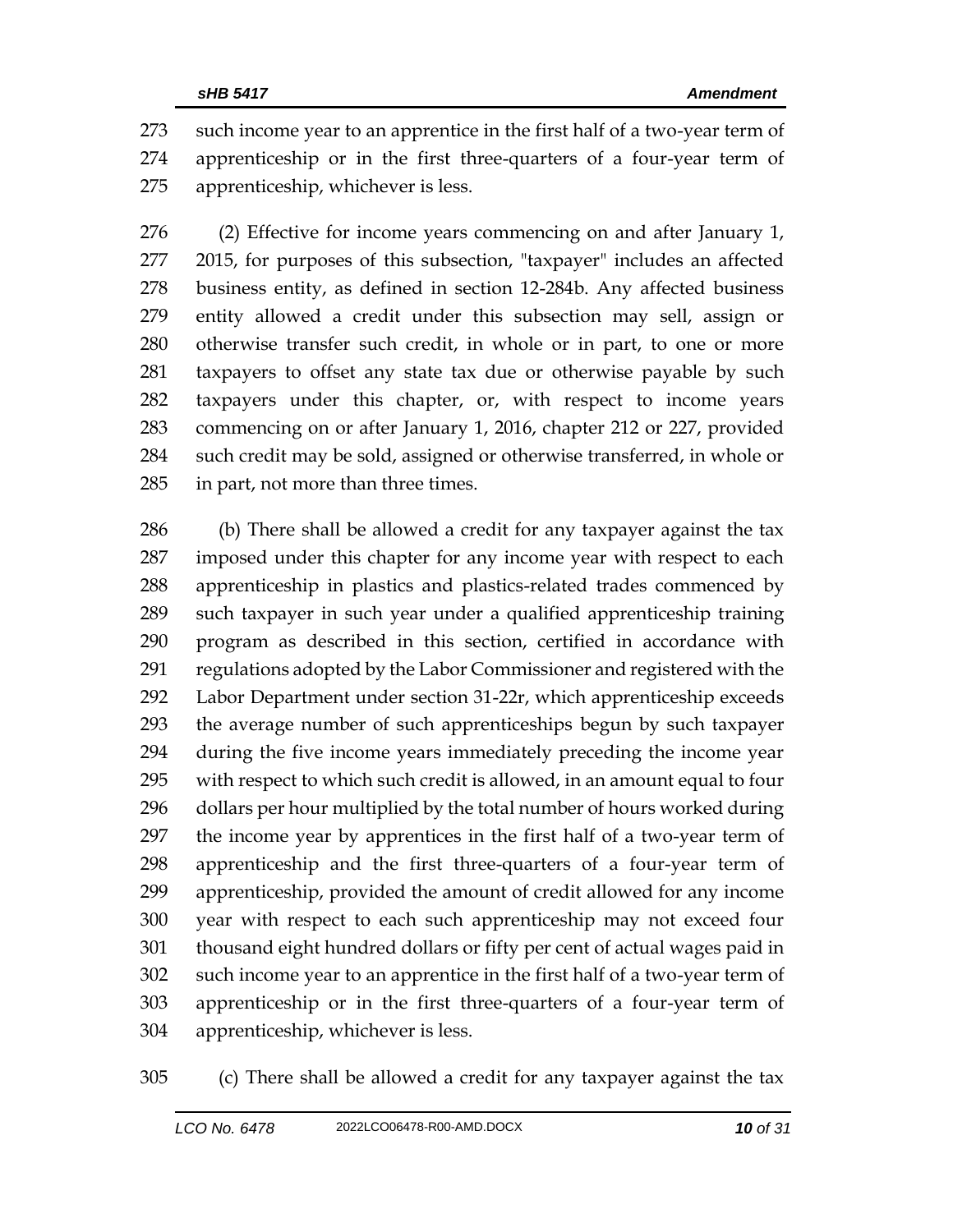imposed under this chapter for any income year with respect to wages paid to apprentices in the construction trades by such taxpayer in such year that the apprentice and taxpayer participate in a qualified apprenticeship training program, as described in this section, **[**which (1) is at least four years in duration, (2) is**]** that is (1) certified in accordance with regulations adopted by the Labor Commissioner, and **[**(3) is**]** (2) registered with the Labor Department under section 31-22r. The tax credit shall be (A) in an amount equal to two dollars per hour multiplied by the total number of hours completed by each apprentice toward completion of such program, and (B) awarded upon completion and notification of completion of such program in the income year in which such completion and notification occur, provided the amount of credit allowed for such income year with respect to each such apprentice may not exceed four thousand dollars or fifty per cent of actual wages paid over the first four income years for such apprenticeship, whichever is less.

322 (d) For income years commencing on or after January 1, 2023, there shall be allowed a credit for any taxpayer against the tax imposed under this chapter with respect to each apprenticeship in a trade, other than those trades set forth in subsection (a) to (c), inclusive, of this section, under a qualified apprenticeship training program as described in this section, that is (1) certified in accordance with regulations adopted by the Labor Commissioner, and (2) registered with the Labor Department under section 31-22r. The tax credit shall be (A) in an amount equal to four dollars per hour multiplied by the total number of hours completed by each apprentice toward completion of such program, and (B) awarded upon completion and notification of completion of such 333 program in the income year in which such completion and notification occur, provided the amount of credit allowed for such year with respect to each such apprentice may not exceed five thousand dollars or fifty per cent of actual wages paid over the first four income years for such apprenticeship, whichever is less.

 **[**(d)**]** (e) For purposes of this section, a qualified apprenticeship training program shall require at least **[**four**]** two thousand but not more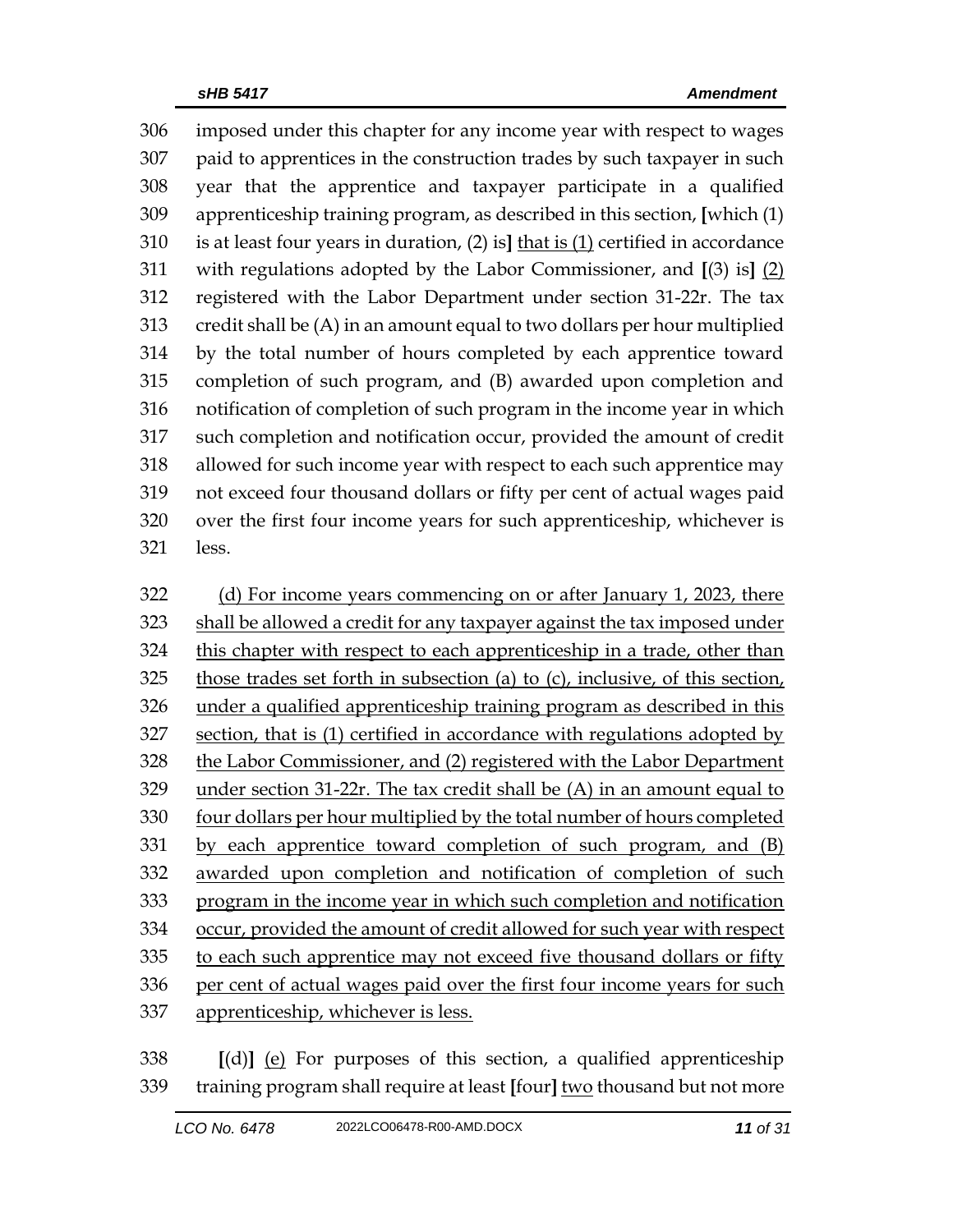than eight thousand hours of apprenticeship training for certification of such apprenticeship by the Labor Department. The amount of credit allowed any taxpayer under this section for any income year may not exceed the amount of tax due from such taxpayer under this chapter with respect to such income year.

 Sec. 505. Section 10-21k of the general statutes is repealed and the following is substituted in lieu thereof (*Effective July 1, 2022*):

 **[**A local or regional board of education may establish a**]** The Department of Education, in collaboration with the Labor Department's office of apprenticeship training, shall administer the Pipeline for Connecticut's Future program. Under the program, **[**a local or regional board of education shall partner**]** the department shall (1) assist local and regional boards of education in enhancing existing partnerships or establishing new partnerships with one or more local businesses to offer a pathways program (A) that assists students in (i) obtaining 355 occupational licenses, (ii) participating in apprenticeship opportunities, and (iii) gaining immediate job skills, (B) that provides (i) industry- specific class time and cooperative work placements, (ii) on-site and apprenticeship training, and (iii) course credit and occupational licenses to students upon completion, and (C) in one or more fields, such as manufacturing, computer programming or the culinary arts, and that may lead to a diploma and a certificate or license upon graduation, and (2) provide incentives to local and regional boards of education for establishing such partnerships.

 Sec. 506. Section 46b-127 of the 2022 supplement to the general statutes is repealed and the following is substituted in lieu thereof (*Effective October 1, 2022*):

 (a) (1) The court shall automatically transfer from the docket for juvenile matters to the regular criminal docket of the Superior Court the case of any child charged with the commission of a capital felony under 370 the provisions of section 53a-54b in effect prior to April 25, 2012, a 371 serious juvenile offense, a class A felony, or a class B felony, except as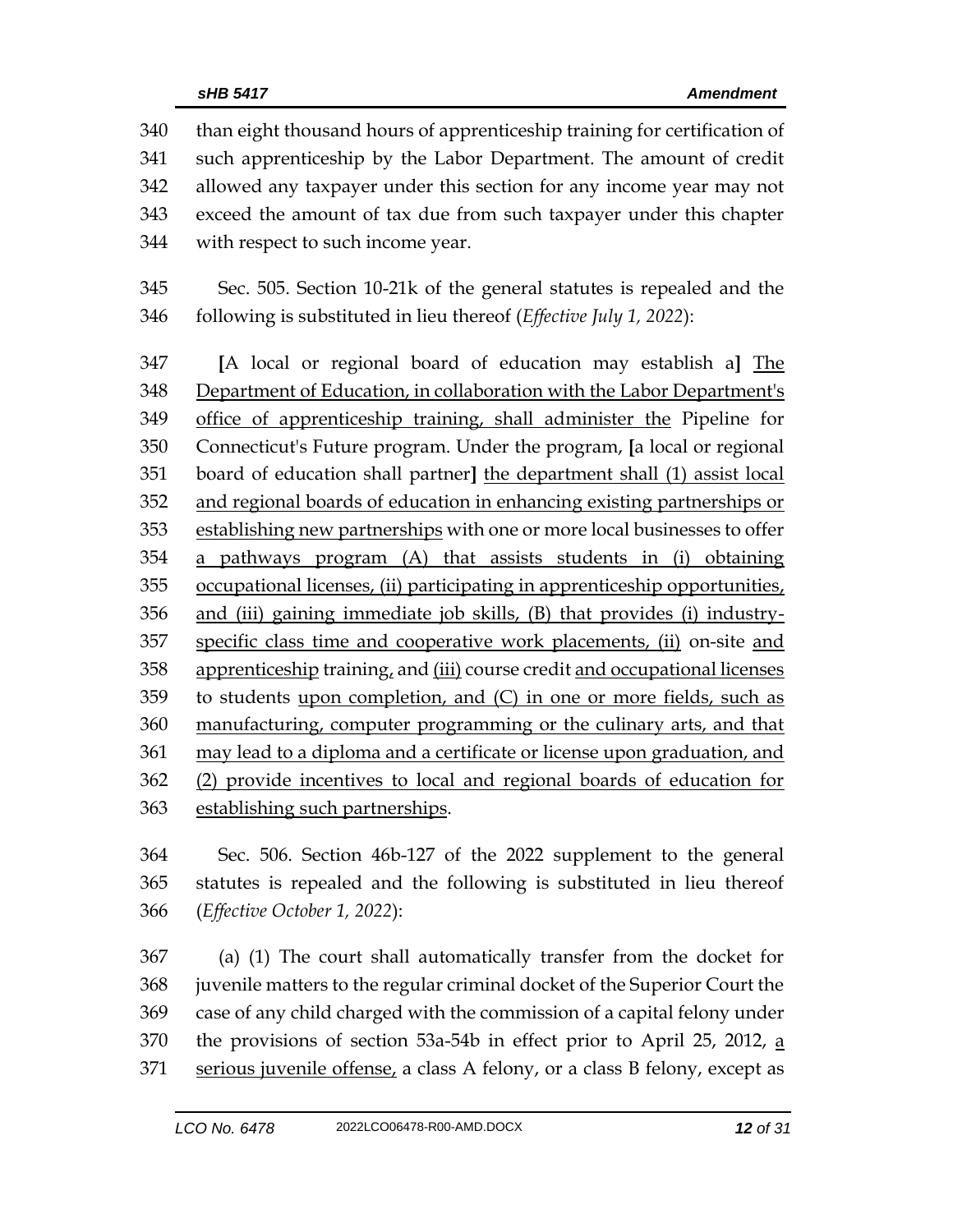provided in subdivision (3) of this subsection, or a violation of section 53a-54d, provided such offense was committed after such child attained 374 the age of fifteen years, or fourteen years if charged with the commission of a class A felony or class B felony that constitutes murder, violent 376 sexual assault or violent crime involving a firearm, and counsel has been appointed for such child if such child is indigent. Such counsel may appear with the child but shall not be permitted to make any argument or file any motion in opposition to the transfer. The child shall be arraigned in the regular criminal docket of the Superior Court at the next court date following such transfer, provided any proceedings held prior to the finalization of such transfer shall be private and shall be conducted in such parts of the courthouse or the building in which the court is located that are separate and apart from the other parts of the court which are then being used for proceedings pertaining to adults charged with crimes.

 (2) A state's attorney may, at any time after such arraignment, file a motion to transfer the case of any child charged with the commission of a class B felony or a violation of subdivision (2) of subsection (a) of section 53a-70 to the docket for juvenile matters for proceedings in accordance with the provisions of this chapter.

 (3) No case of any child charged with the commission of a violation of section 53a-55, 53a-59b, 53a-71 or 53a-94, subdivision (2) of subsection (a) of section 53a-101, section 53a-112, 53a-122 or 53a-129b, subdivision (1), (3) or (4) of subsection (a) of section 53a-134, section 53a-196c, 53a- 196d or 53a-252 or subsection (a) of section 53a-301 shall be transferred from the docket for juvenile matters to the regular criminal docket of the Superior Court, except as provided in this subdivision. Upon motion of a prosecutorial official, the superior court for juvenile matters shall conduct a hearing to determine whether the case of any child charged with the commission of any such offense shall be transferred from the docket for juvenile matters to the regular criminal docket of the Superior Court. The court shall not order that the case be transferred under this subdivision unless the court finds that (A) such offense was committed after such child attained the age of fifteen years, (B) there is probable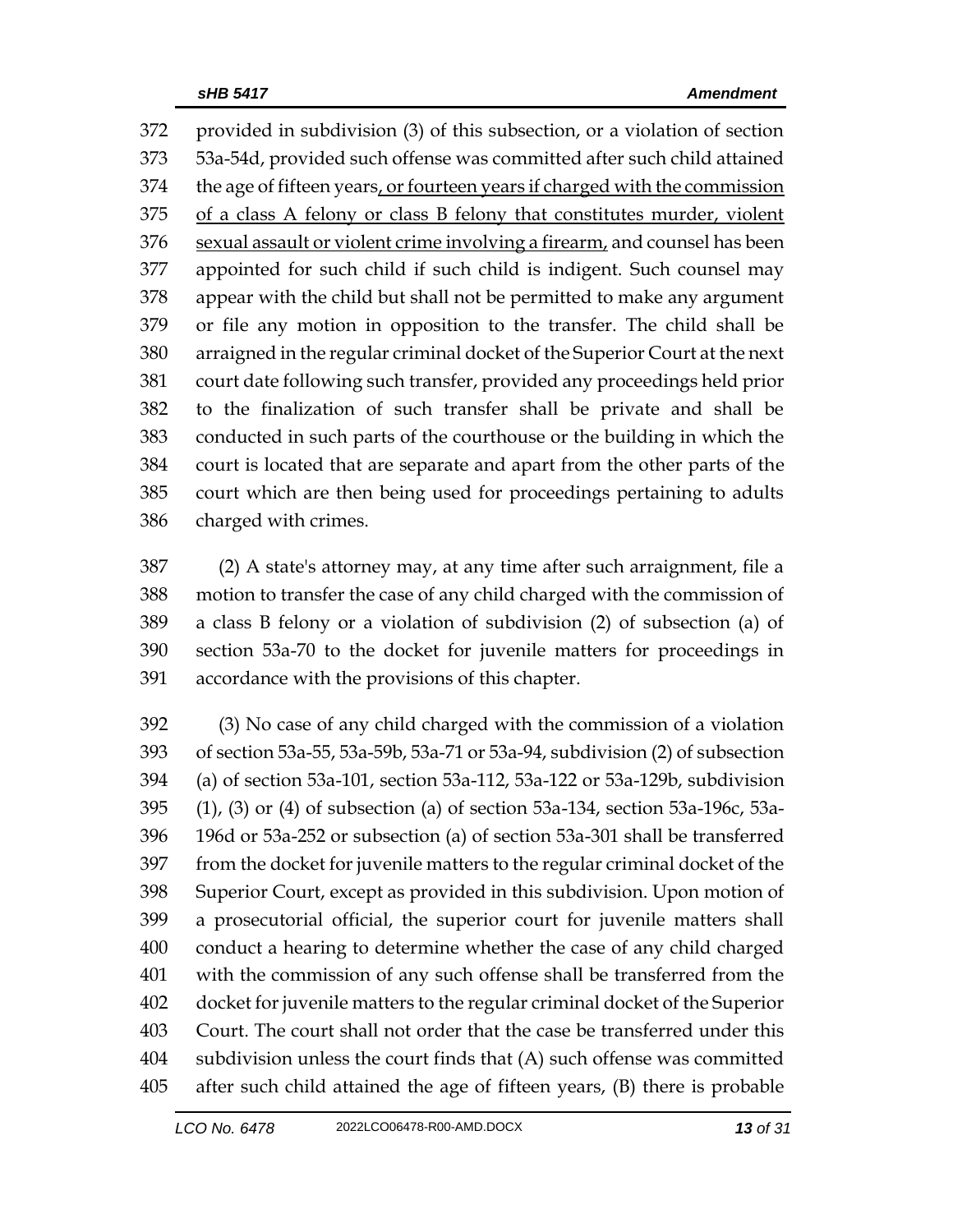cause to believe the child has committed the act for which the child is charged, and (C) the best interests of the child **[**and**]** or the public will not be served by maintaining the case in the superior court for juvenile matters. In making such findings, the court shall consider (i) any prior criminal or juvenile offenses committed by the child, (ii) the seriousness of such offenses, (iii) any evidence that the child has intellectual disability or mental illness, and (iv) the availability of services in the docket for juvenile matters that can serve the child's needs. Any motion under this subdivision shall be made, and any hearing under this subdivision shall be held, not later than thirty days after the child is arraigned in the superior court for juvenile matters.

 (b) Upon motion of a prosecutorial official, the superior court for juvenile matters shall conduct a hearing to determine whether the case of any child charged with the commission of a class C, D or E felony or an unclassified felony shall be transferred from the docket for juvenile matters to the regular criminal docket of the Superior Court. The court shall not order that the case be transferred under this subdivision unless the court finds that (1) such offense was committed after such child attained the age of fifteen years, (2) there is probable cause to believe the child has committed the act for which the child is charged, and (3) the best interests of the child **[**and**]** or the public will not be served by maintaining the case in the superior court for juvenile matters. In making such findings, the court shall consider (A) any prior criminal or juvenile offenses committed by the child, (B) the seriousness of such offenses, (C) any evidence that the child has intellectual disability or mental illness, and (D) the availability of services in the docket for juvenile matters that can serve the child's needs. Any motion under this subdivision shall be made, and any hearing under this subdivision shall be held, not later than thirty days after the child is arraigned in the superior court for juvenile matters.

 (c) (1) (A) Any proceeding of any case transferred to the regular criminal docket pursuant to this section shall be (i) private, except that any victim and the victim's next of kin shall not be excluded from such proceeding, and (ii) conducted in such parts of the courthouse or the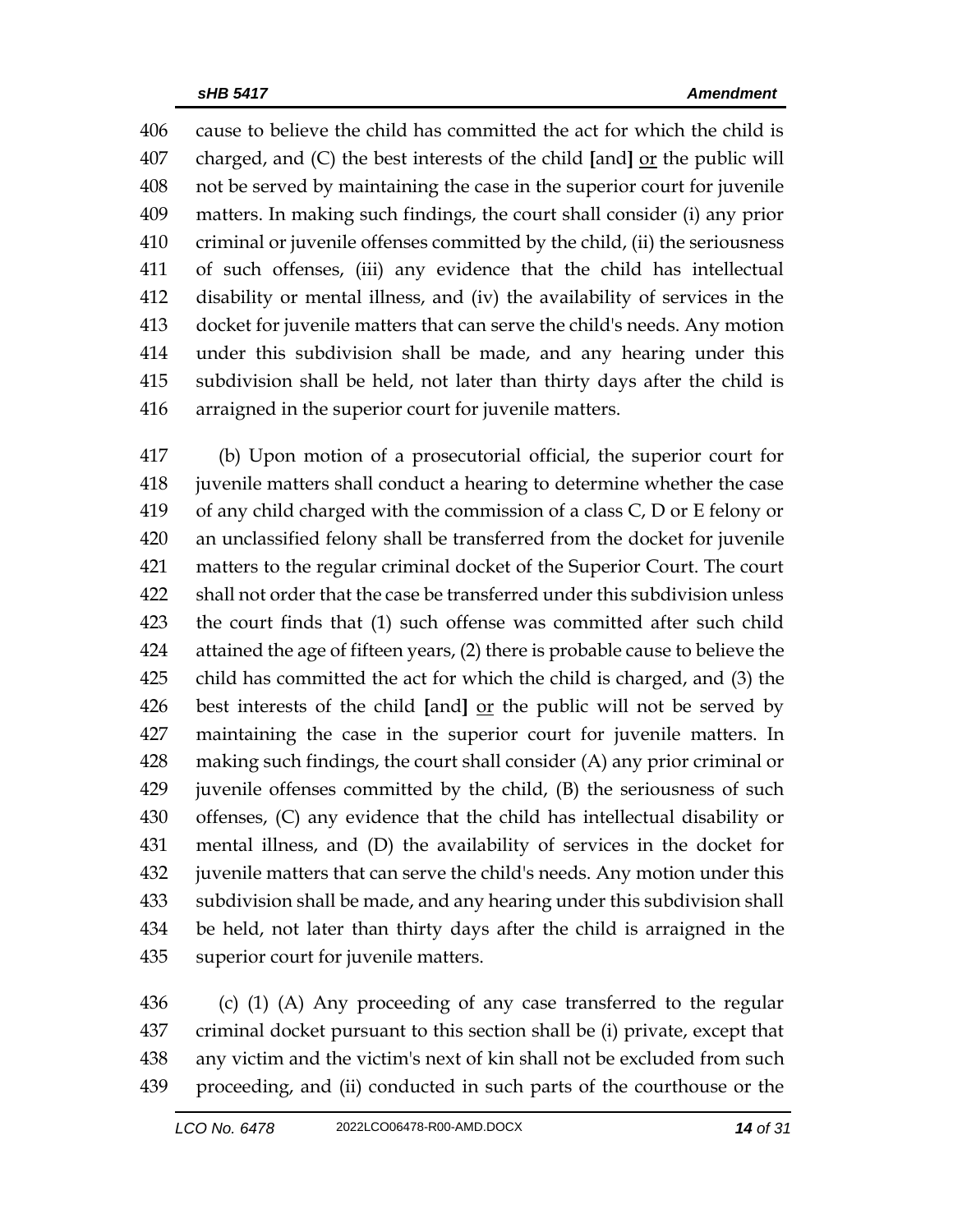building in which the court is located that are separate and apart from the other parts of the court which are then being used for proceedings pertaining to adults charged with crimes. Any records of such proceedings shall be confidential in the same manner as records of cases of juvenile matters are confidential in accordance with the provisions of 445 section 46b-124, as amended by this act, except as provided in subparagraph (B) of this subdivision, unless and until the court or jury renders a verdict or a guilty plea is entered in such case on the regular criminal docket. For the purposes of this subparagraph, (I) "victim" means the victim of the crime, a parent or guardian of such person, the legal representative of such person, or a victim advocate for such person under section 54-220, or a person designated by a victim in accordance with section 1-56r, and (II) "next of kin" means a spouse, an adult child, a parent, an adult sibling, an aunt, an uncle or a grandparent.

 (B) Records of any child whose case is transferred to the regular criminal docket under this section, or any part of such records, shall be available to the victim of the crime committed by the child to the same extent as the records of the case of a defendant in a criminal proceeding in the regular criminal docket of the Superior Court is available to a victim of the crime committed by such defendant. The court shall designate an official from whom the victim may request such records. Records disclosed pursuant to this subparagraph shall not be further disclosed.

 (2) If a case is transferred to the regular criminal docket pursuant to subdivision (3) of subsection (a) of this section or subsection (b) of this section, or if a case is transferred to the regular criminal docket pursuant to subdivision (1) of subsection (a) of this section and the charge in such case is subsequently reduced to that of the commission of an offense for which a case may be transferred pursuant to subdivision (2) or (3) of subsection (a) of this section or subsection (b) of this section, the court sitting for the regular criminal docket may return the case to the docket for juvenile matters at any time prior to the court or jury rendering a verdict or the entry of a guilty plea for good cause shown for proceedings in accordance with the provisions of this chapter.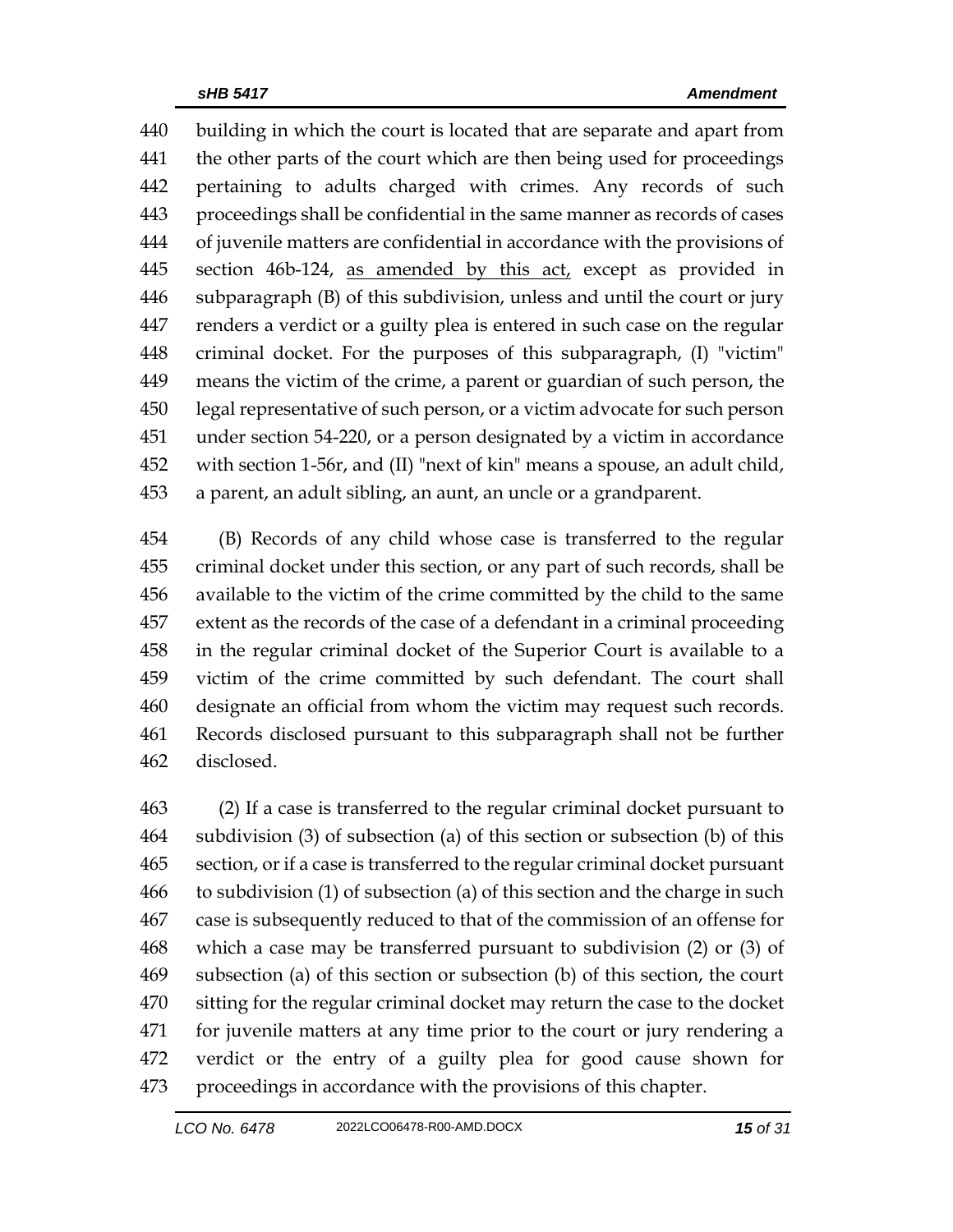(d) Upon the effectuation of the transfer, such child shall stand trial and be sentenced, if convicted, as if such child were eighteen years of age, subject to the provisions of subsection (c) of this section and section 54-91g. Such child shall receive credit against any sentence imposed for time served in a juvenile facility prior to the effectuation of the transfer. A child who has been transferred may enter a guilty plea to a lesser offense if the court finds that such plea is made knowingly and voluntarily. Any child transferred to the regular criminal docket who pleads guilty to a lesser offense shall not resume such child's status as a juvenile regarding such offense. If the action is dismissed or nolled or if such child is found not guilty of the charge for which such child was transferred or of any lesser included offenses, the child shall resume such child's status as a juvenile until such child attains the age of eighteen years.

 (e) Any child whose case is transferred to the regular criminal docket of the Superior Court who is detained pursuant to such case shall be in the custody of the Commissioner of Correction upon the finalization of such transfer. A transfer shall be final (1) upon the arraignment on the regular criminal docket until a motion filed by the state's attorney pursuant to subsection (a) of this section is granted by the court, or (2) upon the arraignment on the regular criminal docket of a transfer ordered pursuant to subsection (b) of this section until the court sitting for the regular criminal docket orders the case returned to the docket for juvenile matters for good cause shown. Any child whose case is returned to the docket for juvenile matters who is detained pursuant to such case shall be in the custody of the Judicial Department.

 (f) The transfer of a child to a Department of Correction facility shall be limited as provided in subsection (e) of this section and said subsection shall not be construed to permit the transfer of or otherwise reduce or eliminate any other population of juveniles in detention or confinement within the Judicial Department.

 (g) Upon the motion of any party or upon the court's own motion, the case of any youth age sixteen or seventeen, except a case that has been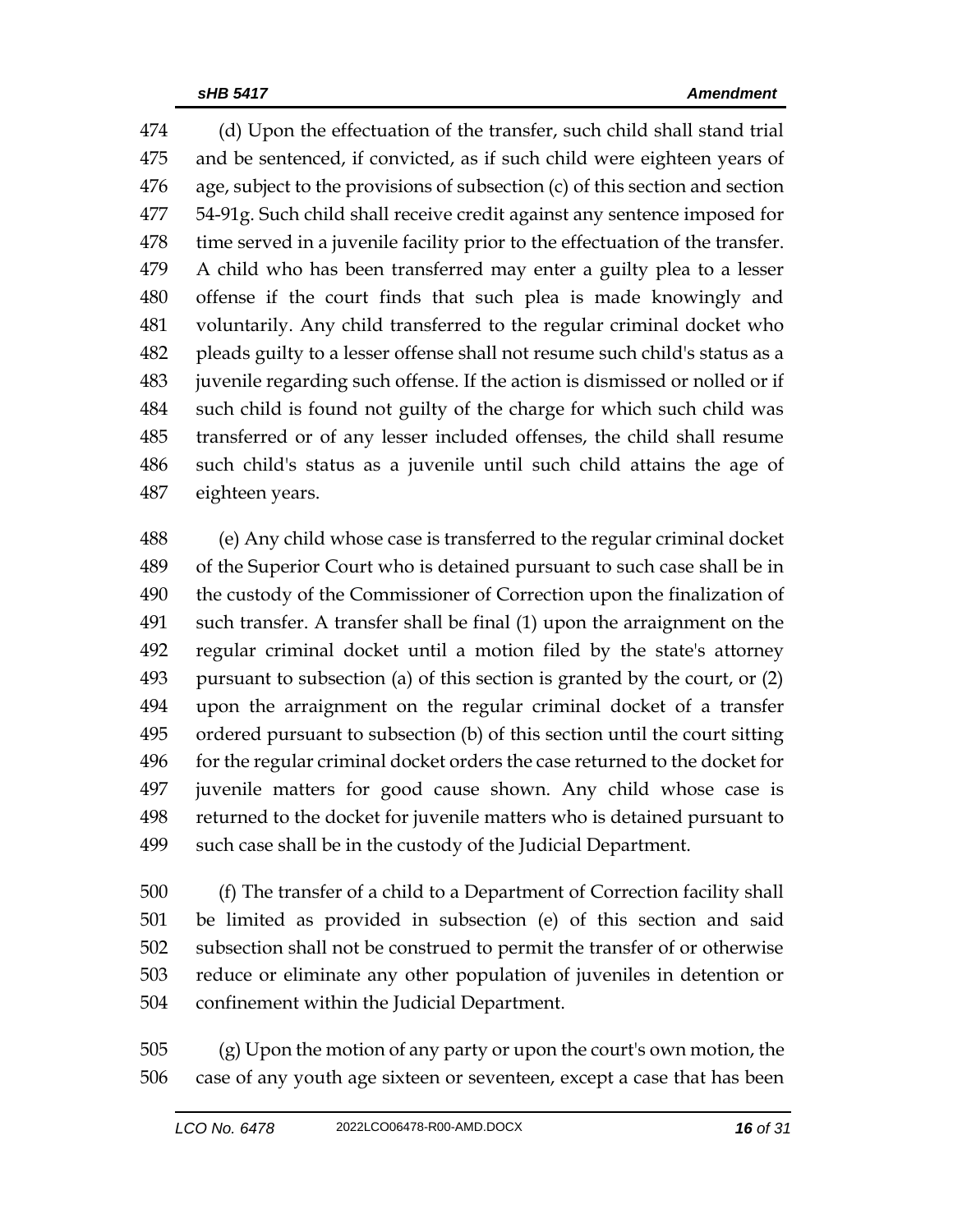transferred to the regular criminal docket of the Superior Court pursuant to subsection (a) or (b) of this section, which is pending on the youthful offender docket, regular criminal docket of the Superior Court or any docket for the presentment of defendants in motor vehicle matters, where the youth is charged with committing any offense or violation for which a term of imprisonment may be imposed, other than a violation of section 14-227a, 14-227g or 14-227m or subdivision (1) or (2) of subsection (a) of section 14-227n, may, before trial or before the entry of a guilty plea, be transferred to the docket for juvenile matters if (1) the youth is alleged to have committed such offense or violation on or after January 1, 2010, while sixteen years of age, or is alleged to have committed such offense or violation on or after July 1, 2012, while seventeen years of age, and (2) after a hearing considering the facts and circumstances of the case and the prior history of the youth, the court determines that the programs and services available pursuant to a proceeding in the superior court for juvenile matters would more appropriately address the needs of the youth and that the youth and the community would be better served by treating the youth as a delinquent. Upon ordering such transfer, the court shall vacate any pleas entered in the matter and advise the youth of the youth's rights, and the youth shall (A) enter pleas on the docket for juvenile matters in the jurisdiction where the youth resides, and (B) be subject to prosecution as a delinquent child. The decision of the court concerning the transfer of a youth's case from the youthful offender docket, regular criminal docket of the Superior Court or any docket for the presentment of defendants in motor vehicle matters shall not be a final judgment for purposes of appeal.

 Sec. 507. (NEW) (*Effective July 1, 2022*) (a) As used in this section, "Trauma, Truancy, Mediation and Mentorship Program" or "program" means the program established pursuant to subsection (b) of this section.

 (b) (1) The Office of Policy and Management shall establish a program to foster a system that unites community service providers with juveniles needing supports and services in order to help prevent, deter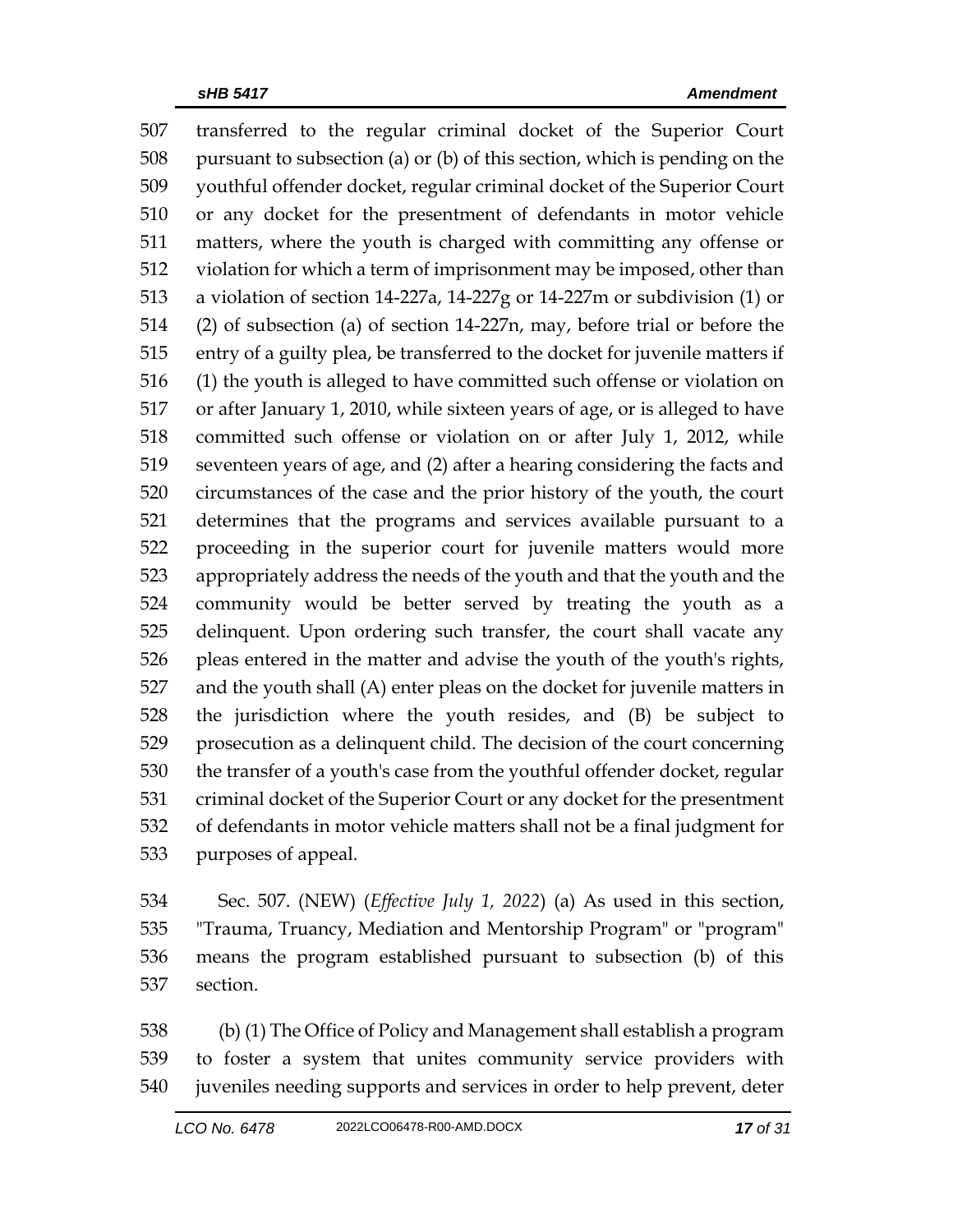and redirect juveniles from crime. Such service providers shall reduce or address trauma suffered by juveniles, including that evidenced in truant juveniles, mediate in order to prevent retaliatory crime and mentor and empower juveniles to ensure positive outcomes and positive life trajectories.

 (2) The chief elected official of any municipality participating in the program shall issue a request for proposals for the design and implementation of the program for such municipality.

 (3) A review board comprised of the Chief State's Attorney, the Chief Public Defender and the Commissioner of Children and Families, or their designees, and other stakeholders from the municipal and state level, as selected by the Secretary of the Office and Policy Management, shall select service providers in response to the request for proposals pursuant to subdivision (2) of this subsection to administer the program, which shall be funded by local, state, federal and private moneys. Such moneys shall be used for the administration and costs of the program, including, but not limited to, salaries, benefits and other compensation for any individuals hired by such service providers to administer the program.

 (c) Not later than January 1, 2024, and annually thereafter, any municipality that received state funding for the program during the previous calendar year shall submit a report, in accordance with the provisions of section 11-4a of the general statutes, to the joint standing committees of the General Assembly having cognizance of matters relating to the judiciary and appropriations and the budgets of state agencies. Such report shall detail (1) the number of individuals participating in the program during the previous calendar year, (2) any changes in the level of incidents of juvenile truancy or crime in the municipality, (3) an evaluation of the programs, services and activities undertaken as part of the program, (4) the costs of the program during the previous calendar year in both state and private dollars, and (5) any recommendations to expand the program.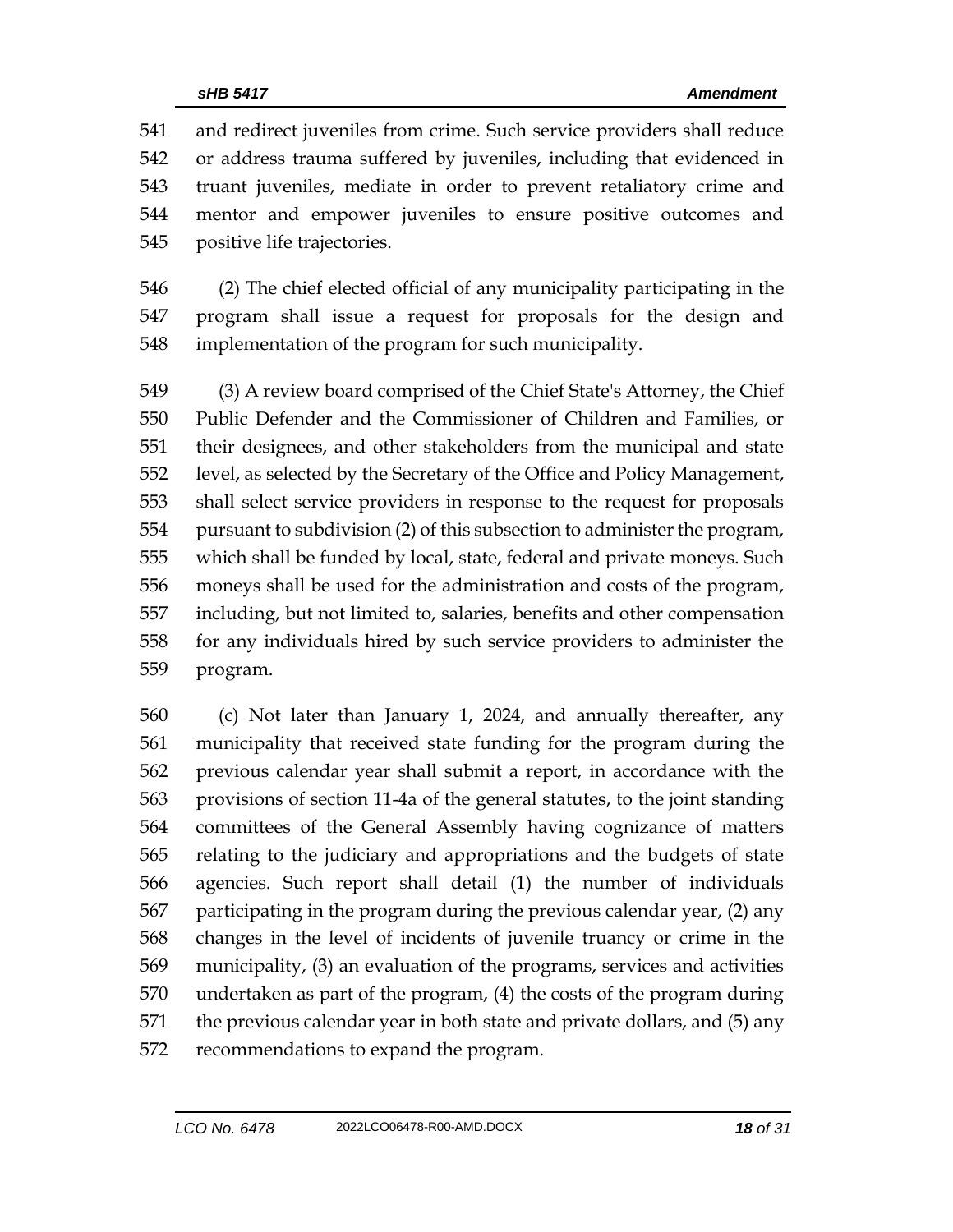Sec. 508. (NEW) (*Effective from passage*) (a) On or before January 1, 2023, the Board of Regents for Higher Education shall establish a pilot program for the purpose of recruiting individuals to pursue law enforcement careers at the state and local level. The pilot program shall be a partnership between universities and state and local law enforcement agencies that pairs criminal justice majors with law enforcement mentors. Upon graduation from the university, participating students shall be guaranteed a law enforcement position with at least one participating law enforcement agency. The board shall (1) prescribe the form and manner in which local and state law enforcement agencies and institutions of higher education may apply to the board to participate in the pilot program, and (2) establish the criteria to be used by the board in selecting agencies and institutions.

 (b) Any four-year public institution of higher education and any local or state law enforcement agency may apply to participate in the pilot program in the form and manner prescribed by the Board of Regents for Higher Education. Each institution and agency that is selected and chooses to participate in the pilot program shall enter into a memorandum of understanding and any other relevant agreement with the Board of Regents for Higher Education for the operation of the law enforcement officer pipeline pilot program. The Board of Regents for Higher Education may enter into memoranda of understanding and any other relevant agreement with local and state law enforcement agencies for the purposes of this section.

 (c) Not later than January 1, 2024, and annually thereafter, the president of the Board of Regents for Higher Education shall report, in accordance with the provisions of section 11-4a of the general statutes, to the joint standing committees of the General Assembly having cognizance of matters relating to higher education and employment advancement and public safety on the operation and effectiveness of the pilot program and any recommendations to expand the pilot program.

 Sec. 509. (NEW) (*Effective from passage*) Local and regional boards of education may expand or develop and offer as an elective credit for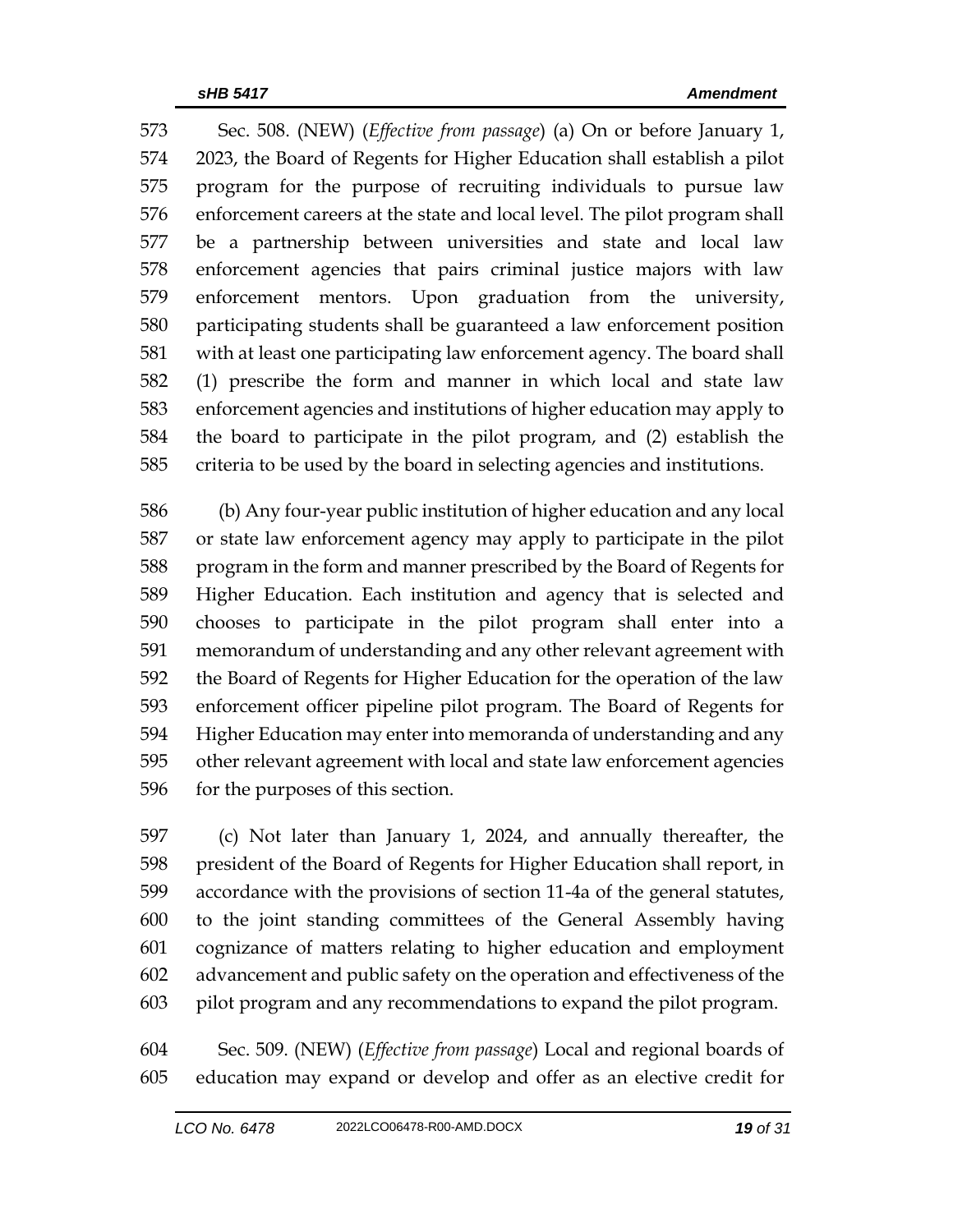purposes of section 10-221a of the general statutes an explorer program for students who have an interest in learning about law enforcement. Any high school participating in any such program shall work with a local or state law enforcement agency to ensure that students in such program are exposed to various aspects of law enforcement through training, activities and other experiences.

 Sec. 510. (NEW) (*Effective July 1, 2022*) The Office of Policy and Management shall, within available resources, administer a grant program to provide a grant-in-aid to any municipality approved for such a grant-in-aid by the office, for the costs associated with investigations and proactive policing by such municipality's law enforcement agency through the use of data-driven intelligence to prevent crime. Grants-in-aid awarded pursuant to this section may be used for the purpose of modernizing intelligence tools.

 Sec. 511. Subsection (b) of section 14-283a of the general statutes is repealed and the following is substituted in lieu thereof (*Effective October 1, 2022*):

 (b) (1) The Commissioner of Emergency Services and Public Protection, in conjunction with the Chief State's Attorney, the Police Officer Standards and Training Council, the Connecticut Police Chiefs Association and the Connecticut Coalition of Police and Correctional Officers, shall adopt, in accordance with the provisions of chapter 54, a uniform, state-wide policy for handling pursuits by police officers. Such 629 policy shall specify: (A) The conditions under which a police officer may engage in a pursuit and discontinue a pursuit, (B) alternative measures to be employed by any such police officer in order to apprehend any occupant of the fleeing motor vehicle or to impede the movement of such motor vehicle, including permitting the use of stop sticks or a similar tire-deflation device without requiring the officer to obtain prior authorization for such use for the purpose of preventing a crime or 636 reckless driving, (C) the coordination and responsibility, including control over the pursuit, of supervisory personnel and the police officer engaged in such pursuit, (D) in the case of a pursuit that may proceed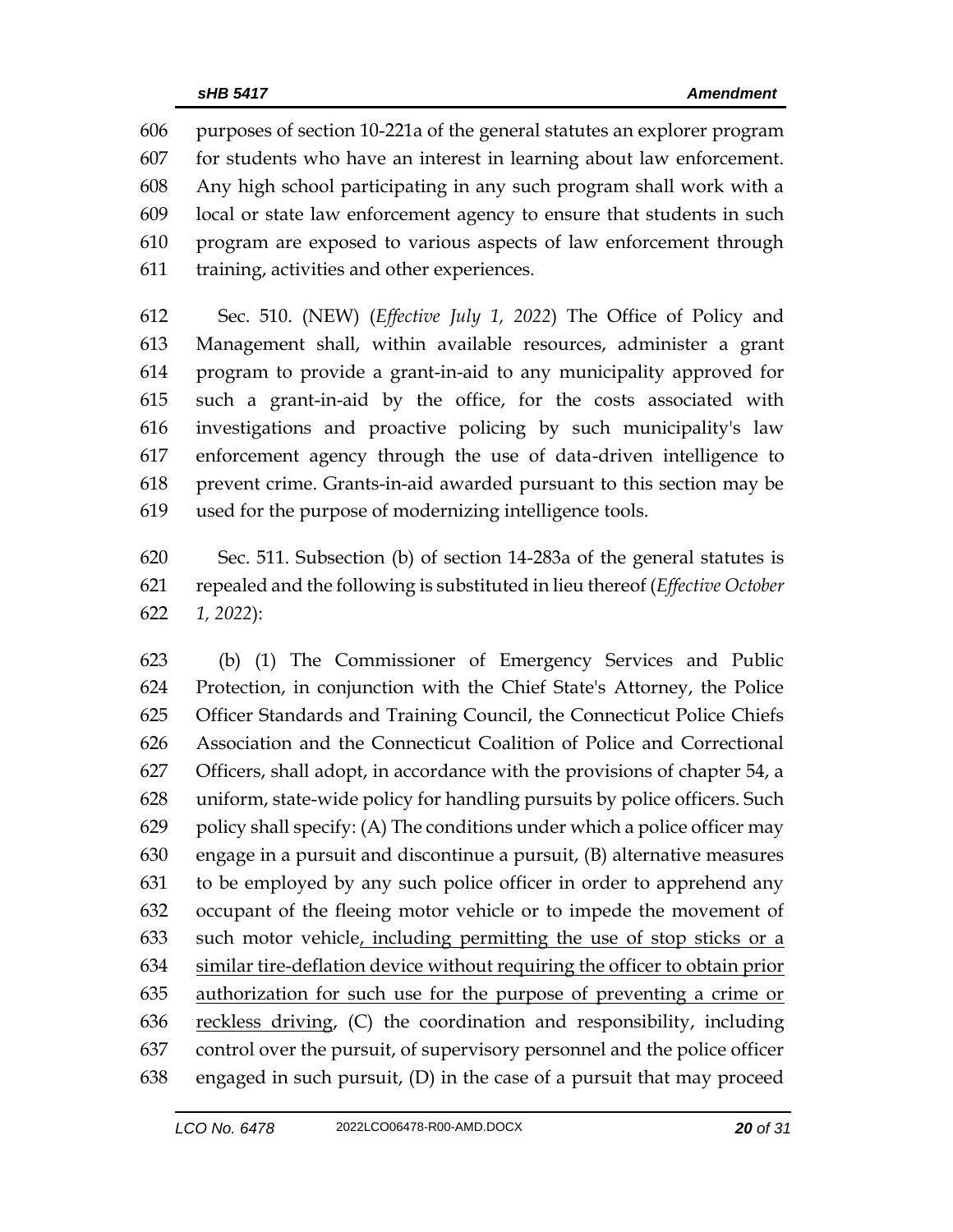and continue into another municipality, (i) the requirement to notify and the procedures to be used to notify the police department in such other municipality or, if there is no organized police department in such other municipality, the officers responsible for law enforcement in such other municipality, that there is a pursuit in progress, and (ii) the coordination and responsibility of supervisory personnel in each such municipality and the police officer engaged in such pursuit, (E) the type and amount of training in pursuits, that each police officer shall undergo, which may include training in vehicle simulators, if vehicle simulator training is determined to be necessary, and (F) that a police officer immediately notify supervisory personnel or the officer in charge after the police officer begins a pursuit. The chief of police or Commissioner of Emergency Services and Public Protection, as the case may be, shall inform each officer within such chief's or said commissioner's department and each officer responsible for law enforcement in a municipality in which there is no such department of the existence of the policy of pursuit to be employed by any such officer and shall take whatever measures that are necessary to assure that each such officer understands the pursuit policy established.

 (2) Not later than January 1, 2021, and at least once during each five- year period thereafter, the Commissioner of Emergency Services and Public Protection, in conjunction with the Chief State's Attorney, the Police Officer Standards and Training Council, the Connecticut Police Chiefs Association and the Connecticut Coalition of Police and Correctional Officers, shall adopt regulations in accordance with the provisions of chapter 54, to update such policy adopted pursuant to subdivision (1) of this subsection.

 Sec. 512. Subsection (d) of section 52-571k of the 2022 supplement to the general statutes is repealed and the following is substituted in lieu thereof (*Effective October 1, 2022*):

 (d) (1) In any civil action brought under this section, governmental immunity shall **[**only**]** be a defense to a claim for damages, except when, at the time of the conduct complained of, the police officer **[**had an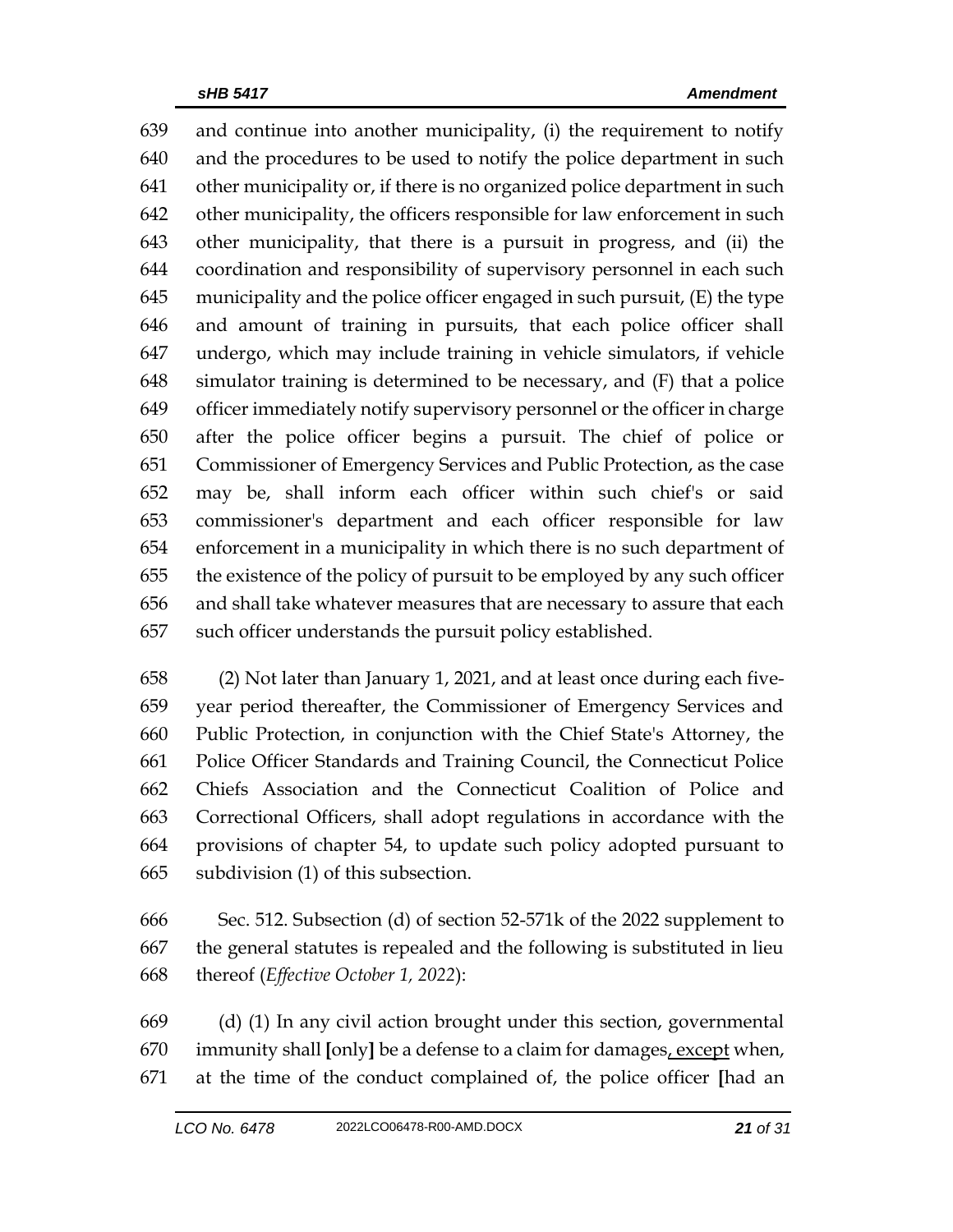objectively good faith belief that such officer's conduct did not violate the law. There shall be no interlocutory appeal of a trial court's denial of the application of the defense of governmental immunity**]** acted in a manner evincing extreme indifference to human life. Governmental immunity shall not be a defense in a civil action brought solely for equitable relief.

 (2) In any civil action brought under this section, the trier of fact may draw an adverse inference from a police officer's deliberate failure, in violation of section 29-6d, to record any event that is relevant to such action.

 Sec. 513. Section 54-33o of the general statutes is repealed and the following is substituted in lieu thereof (*Effective October 1, 2022*):

 (a) (1) No law enforcement official may ask an operator of a motor vehicle to conduct a search of a motor vehicle or the contents of the motor vehicle that is stopped by a law enforcement official solely for a motor vehicle violation, except as provided in subdivision (2) of this subsection.

 (2) Any search by a law enforcement official of a motor vehicle or the contents of the motor vehicle that is stopped by a law enforcement official solely for a motor vehicle violation shall be (A) based on probable cause, (B) solicited consent by the operator of the vehicle if the official has reasonable and articulable suspicion that weapons, contraband or other evidence of a crime is contained within the motor vehicle, provided such official complies with the provisions provided in subdivision (3) of this subsection, or **[**(B)**]** (C) after having received the unsolicited consent to such search from the operator of the motor vehicle in written form or recorded by body-worn recording equipment or a dashboard camera, each as defined in section 29-6d.

 (3) Any law enforcement official who solicits consent of an operator of a motor vehicle to search such vehicle shall, whether or not the consent is granted, complete a police report documenting the reasonable and articulable suspicion for the solicitation of consent, or the facts and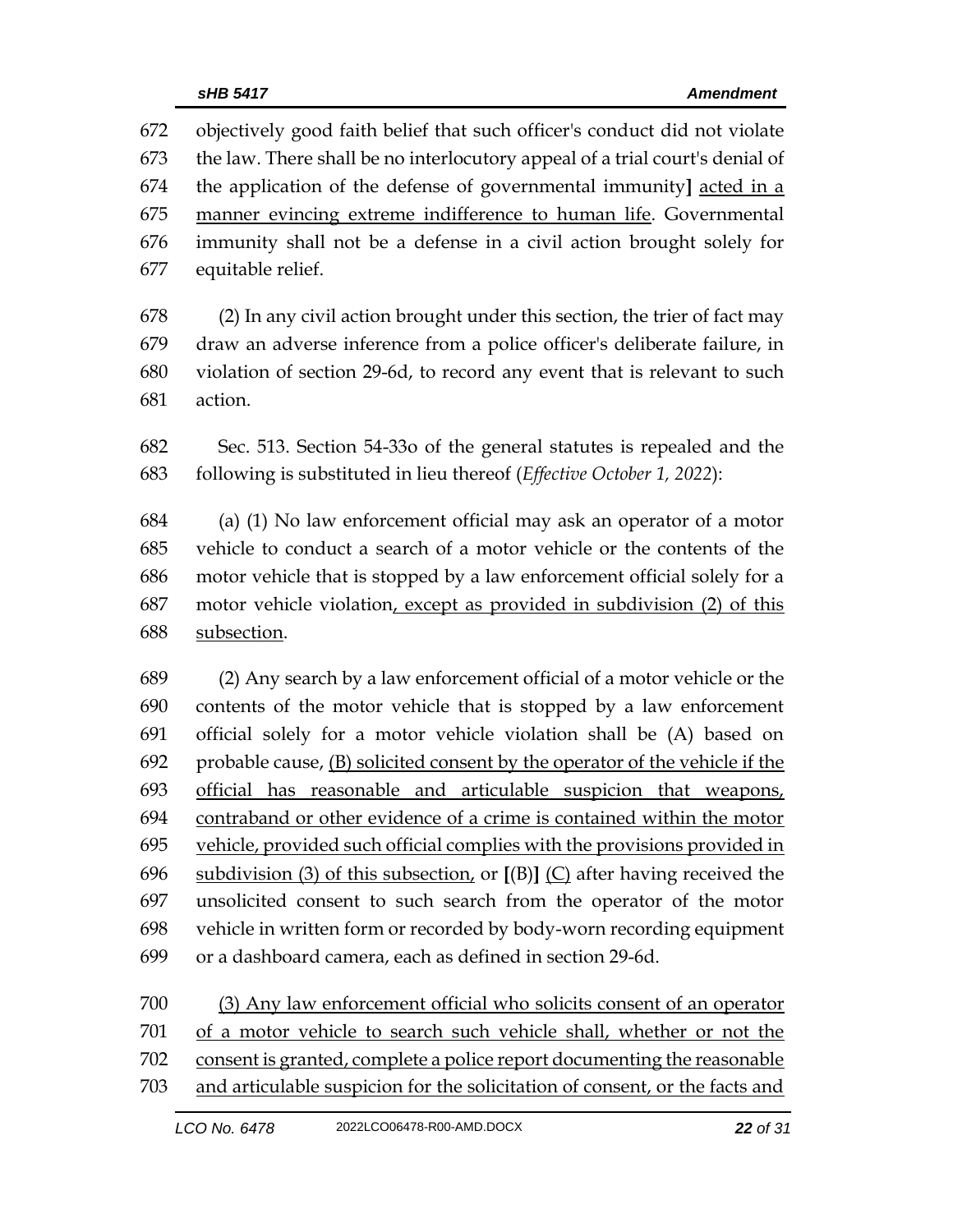circumstances that support the search being reasonably necessary to further an ongoing law enforcement investigation.

 (b) No law enforcement official may ask an operator of a motor vehicle to provide any documentation or identification other than an operator's license, motor vehicle registration, insurance identity card or other documentation or identification directly related to the stop, when the motor vehicle has been stopped solely for a motor vehicle violation, unless there exists probable cause to believe that a felony or misdemeanor offense has been committed or the operator has failed to produce a valid operator's license.

 Sec. 514. Subsection (a) of section 7-282e of the 2022 supplement to the general statutes is repealed and the following is substituted in lieu thereof (*Effective October 1, 2022*):

 (a) (1) Any police officer, as defined in section 7-294a, who while acting in such officer's law enforcement capacity, witnesses another police officer use what the witnessing officer objectively knows to be **[**unreasonable, excessive or**]** illegal use of force, shall intervene and attempt to stop such other police officer from using such force. Any such police officer who fails to intervene in such an incident may be prosecuted and punished for the same acts in accordance with the provisions of section 53a-8 as the police officer who used **[**unreasonable, excessive or**]** illegal force. The provisions of this subdivision do not apply to any witnessing officer who is operating in an undercover capacity at the time he or she witnesses another officer use **[**unreasonable, excessive or**]** illegal force.

 (2) Any police officer who witnesses another police officer use what the witnessing officer objectively knows to be **[**unreasonable, excessive or**]** illegal use of force or is otherwise aware of such use of force by another police officer shall report, as soon as is practicable, such use of force to the law enforcement unit, as defined in section 7-294a, that employs the police officer who used such force. Any police officer required to report such an incident who fails to do so may be prosecuted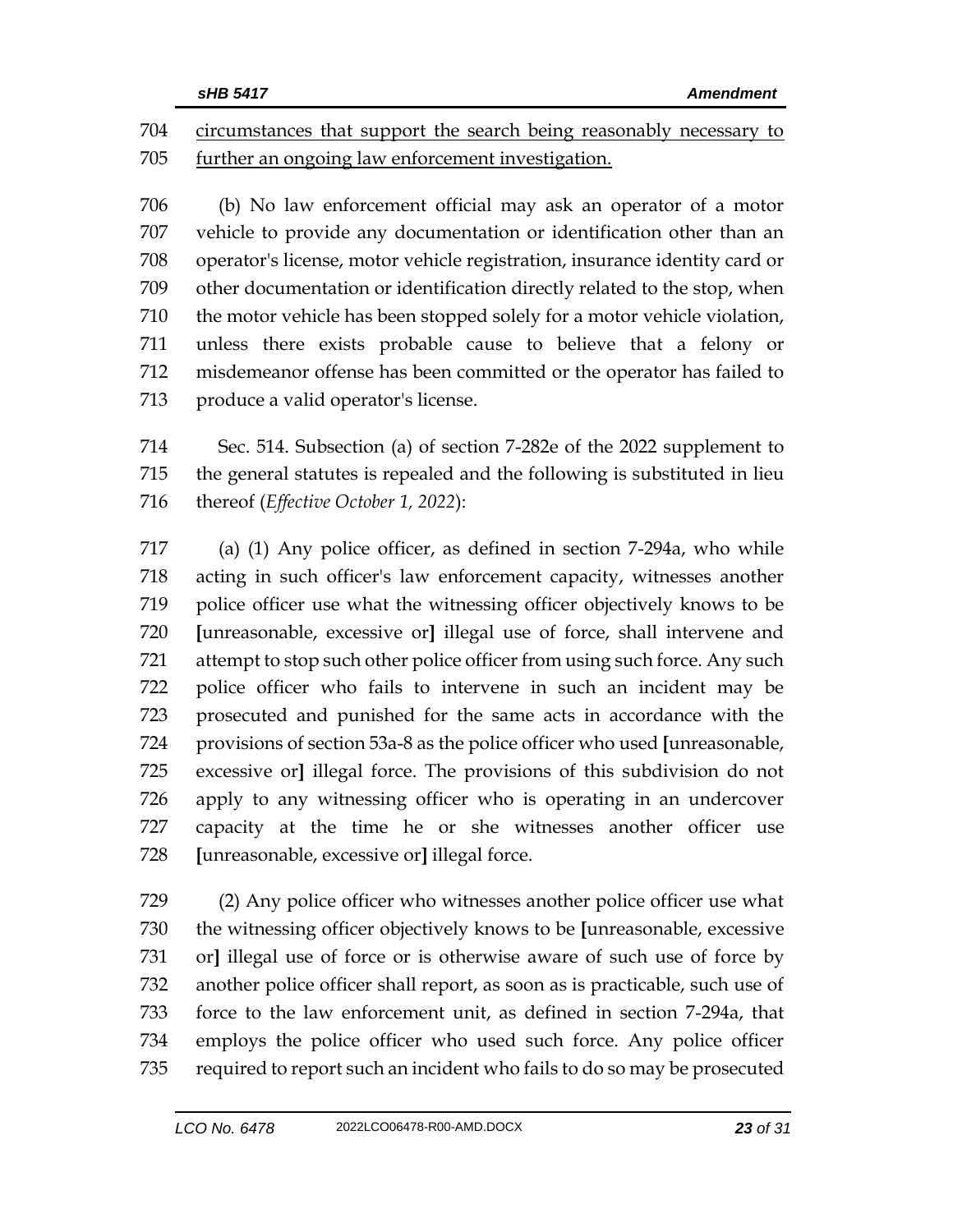and punished in accordance with the provisions of sections 53a-165 to 53a-167, inclusive.

 (3) No law enforcement unit employing a police officer who intervenes in an incident pursuant to subdivision (1) of this subsection or reports an incident pursuant to subdivision (2) of this subsection may take any retaliatory personnel action or discriminate against such officer because such police officer made such report and such intervening or reporting police officer shall be protected by the provisions of section 4- 61dd or section 31-51m, as applicable.

 Sec. 515. Subsection (c) of section 7-294d of the 2022 supplement to the general statutes is repealed and the following is substituted in lieu thereof (*Effective October 1, 2022*):

 (c) (1) The council may refuse to renew any certificate if the holder fails to meet the requirements for renewal of his or her certification.

 (2) The council may cancel or revoke any certificate if: (A) The certificate was issued by administrative error, (B) the certificate was obtained through misrepresentation or fraud, (C) the holder falsified any document in order to obtain or renew any certificate, (D) the holder has been convicted of a felony, (E) the holder has been found not guilty of a felony by reason of mental disease or defect pursuant to section 53a- 13, (F) the holder has been convicted of a violation of section 21a-279, (G) the holder has been refused issuance of a certificate or similar authorization or has had his or her certificate or other authorization cancelled or revoked by another jurisdiction on grounds which would authorize cancellation or revocation under the provisions of this subdivision, (H) the holder has been found by a law enforcement unit, pursuant to procedures established by such unit, to have used a firearm in an improper manner which resulted in the death or serious physical injury of another person, (I) the holder has been found by a law enforcement unit, pursuant to procedures established by such unit and considering guidance developed under subsection (g) of this section, to have engaged in conduct, **[**that undermines public confidence in law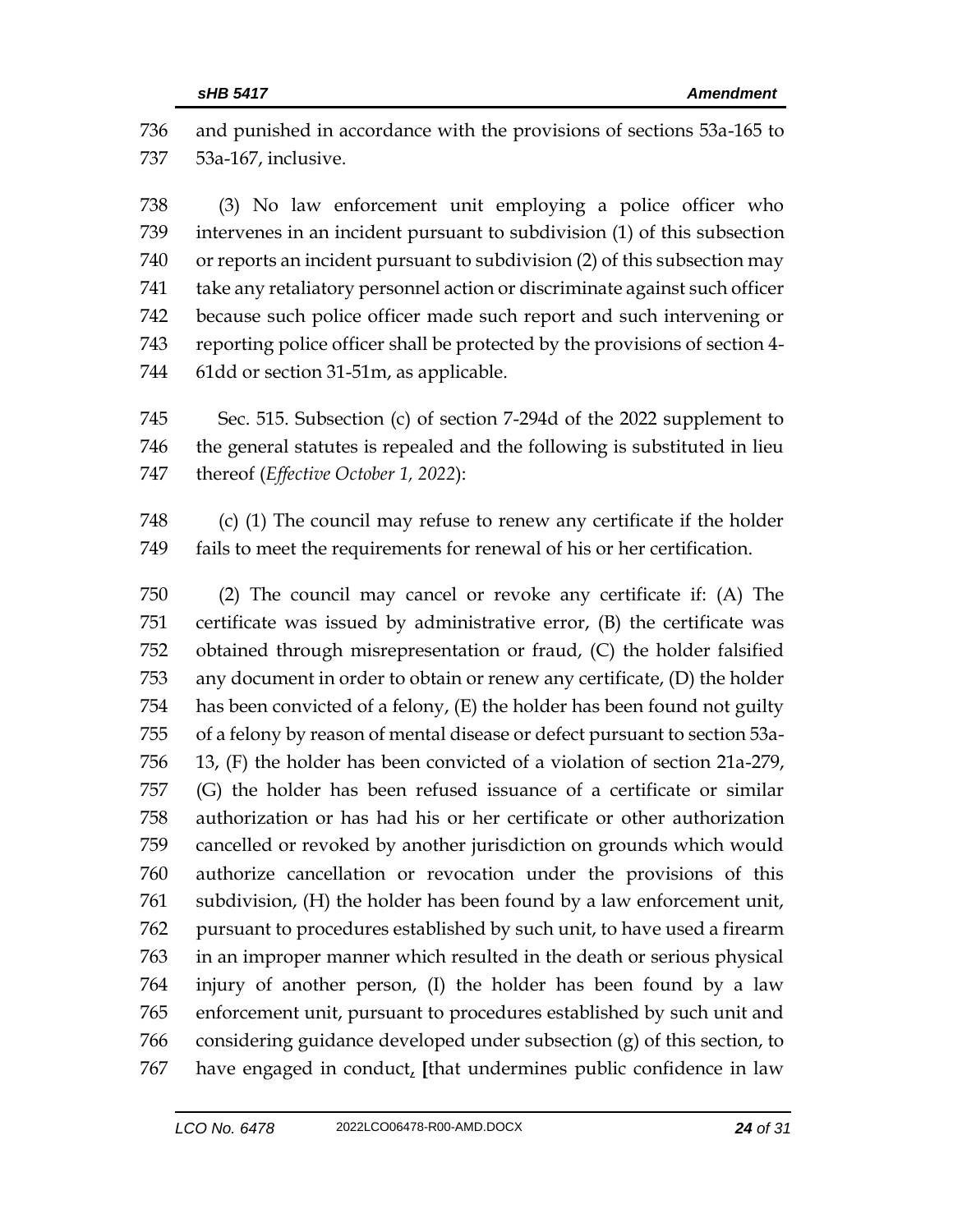enforcement,**]** including, but not limited to, discriminatory conduct, falsification of reports, issuances of orders that are not lawful orders or a violation of the Alvin W. Penn Racial Profiling Prohibition Act pursuant to sections 54-1*l* and 54-1m, provided, when evaluating any such conduct, the council considers such conduct engaged in while the holder is acting in such holder's law enforcement capacity or representing himself or herself to be a police officer to be more serious than such conduct engaged in by a holder not acting in such holder's law enforcement capacity or representing himself or herself to be a 777 police officer; (I) the holder has been found by a law enforcement unit, pursuant to procedures established by such unit, to have used physical force on another person in a manner that is excessive or used physical force in a manner found to not be justifiable after an investigation conducted pursuant to section 51-277a, or (K) the holder has been found by a law enforcement unit, pursuant to procedures established by such unit, to have committed any act that would constitute tampering with or fabricating physical evidence in violation of section 53a-155, perjury in violation of section 53a-156 or false statement in violation of section 53a-157b. Whenever the council believes there is a reasonable basis for suspension, cancellation or revocation of the certification of a police officer, police training school or law enforcement instructor, it shall give notice and an adequate opportunity for a hearing prior to such suspension, cancellation or revocation. Such hearing shall be conducted in accordance with the provisions of chapter 54. Any holder aggrieved by the decision of the council may appeal from such decision in accordance with the provisions of section 4-183. The council may cancel or revoke any certificate if, after a de novo review, it finds by clear and convincing evidence (i) a basis set forth in subparagraphs (A) to (G), inclusive, of this subdivision, or (ii) that the holder of the certificate 797 committed an act set forth in subparagraph  $(H)$ ,  $(I)$ ,  $(J)$  or  $(K)$  of this subdivision. In any such case where the council finds such evidence, but determines that the severity of an act committed by the holder of the certificate does not warrant cancellation or revocation of such holder's certificate, the council may suspend such holder's certification for a period of up to forty-five days and may censure such holder of the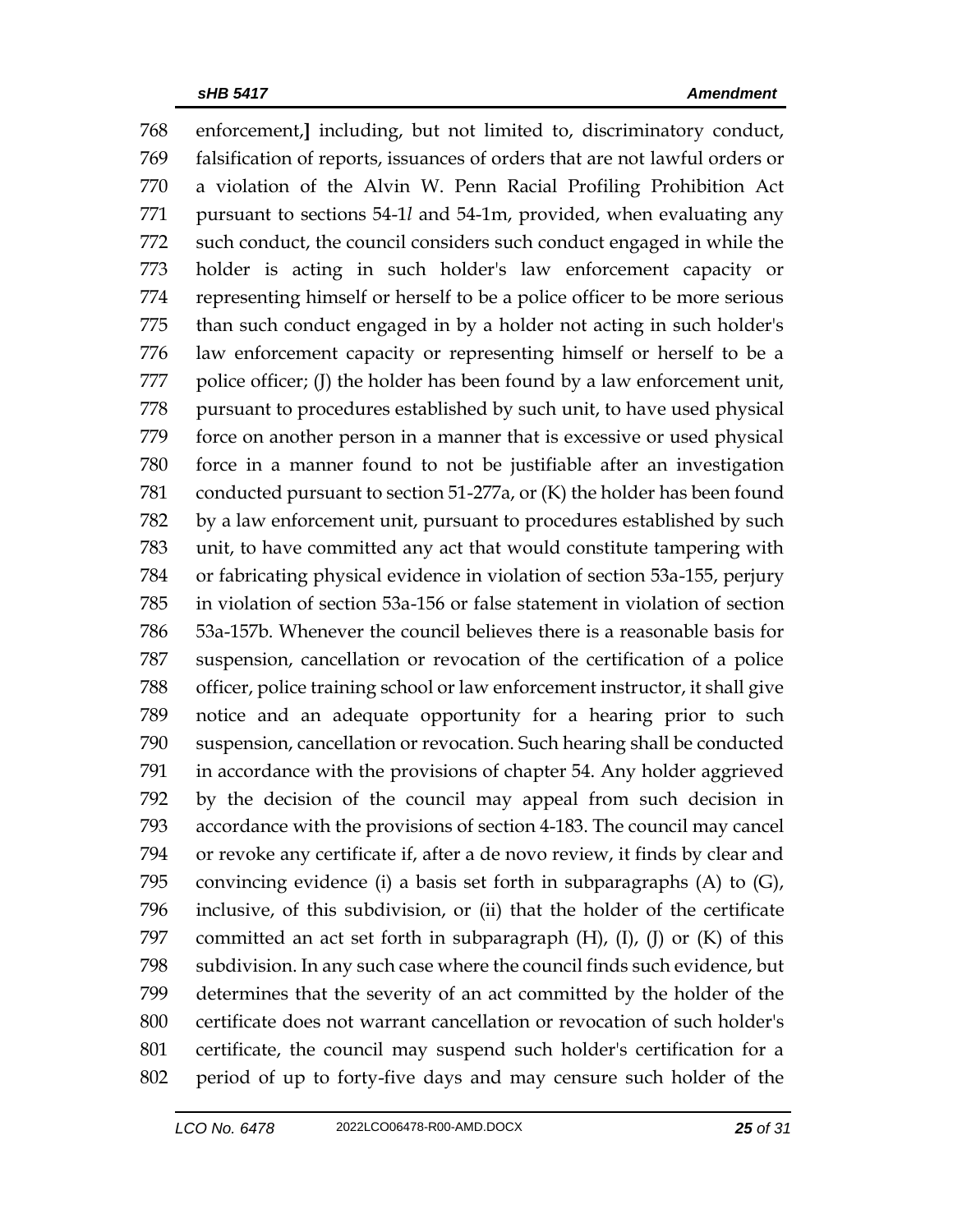certificate. Any police officer or law enforcement instructor whose certification is cancelled or revoked pursuant to this section may reapply for certification no sooner than two years after the date on which the cancellation or revocation order becomes final. Any police training school whose certification is cancelled or revoked pursuant to this section may reapply for certification at any time after the date on which such order becomes final. For purposes of this subdivision, a lawful order is an order issued by a police officer who is in uniform or has identified himself or herself as a police officer to the person such order is issued to at the time such order is issued, and which order is reasonably related to the fulfillment of the duties of the police officer who is issuing such order, does not violate any provision of state or federal law and is only issued for the purposes of (I) preventing, detecting, investigating or stopping a crime, (II) protecting a person or property from harm, (III) apprehending a person suspected of a crime, (IV) enforcing a law, (V) regulating traffic, or (VI) assisting in emergency relief, including the administration of first aid.

 Sec. 516. Subsection (g) of section 7-294d of the 2022 supplement to the general statutes is repealed and the following is substituted in lieu thereof (*Effective October 1, 2022*):

 (g) The council may develop and issue written guidance to law enforcement units concerning grounds for suspension, cancellation or revocation of certification. Such written guidance may include, but not be limited to, (1) reporting procedures to be followed by chief law enforcement officers for certificate suspension, cancellation or revocation, (2) **[**examples of conduct that undermines public confidence in law enforcement, (3)**]** examples of discriminatory conduct, and **[**(4)**]** (3) examples of misconduct while the certificate holder may not be acting in such holder's law enforcement capacity or representing himself or herself to be a police officer, but may be serious enough for suspension, cancellation or revocation of the holder's certificate. Such written guidance shall be available on the council's Internet web site.

Sec. 517. (NEW) (*Effective from passage*) (a) As used in this section,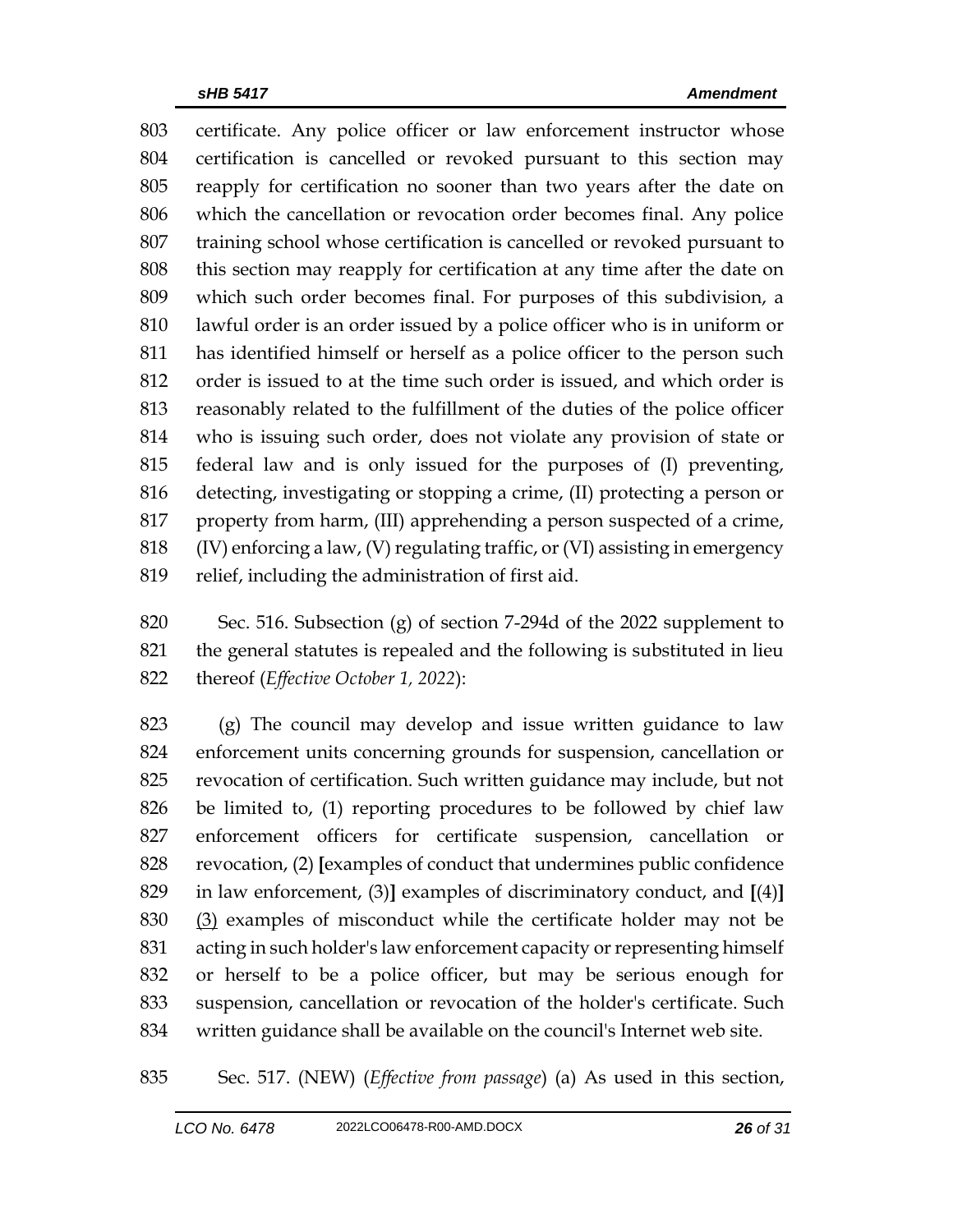"resident advisory board" means any board established pursuant to 42 USC 1437c-1(e).

 (b) There is established a housing authority resident quality of life improvement grant program for the purpose of providing funding for improvements to residential buildings. The program shall be administered by the Department of Housing.

 (c) The Commissioner of Housing shall, within available appropriations, award grants under the program based on applications submitted and evaluated as provided in this section. Such grants shall not exceed two hundred fifty thousand dollars in the aggregate per fiscal year.

 (d) The commissioner shall commence accepting applications for the grant program established pursuant to this section on October 1, 2022. Each resident advisory board may apply for a grant pursuant to this section by submitting an application to the department in the manner prescribed by the commissioner. Grants made under this section shall be used to provide an ongoing benefit, as determined by the commissioner, for residents of a residential building.

 (e) The commissioner may adopt regulations, in accordance with chapter 54 of the general statutes, to carry out the provisions of this section.

 Sec. 518. (*Effective from passage*) (a) There is established a task force to study the federal Housing Choice Voucher Program, 42 USC 1437f(o), and its implementation in the state. Such study shall include, but need not be limited to, an evaluation concerning any disparate impacts said program has on the development of at-risk children and youth or families.

(b) The task force shall consist of the following members:

 (1) The chairpersons and ranking members of the joint standing committee of the General Assembly having cognizance of matters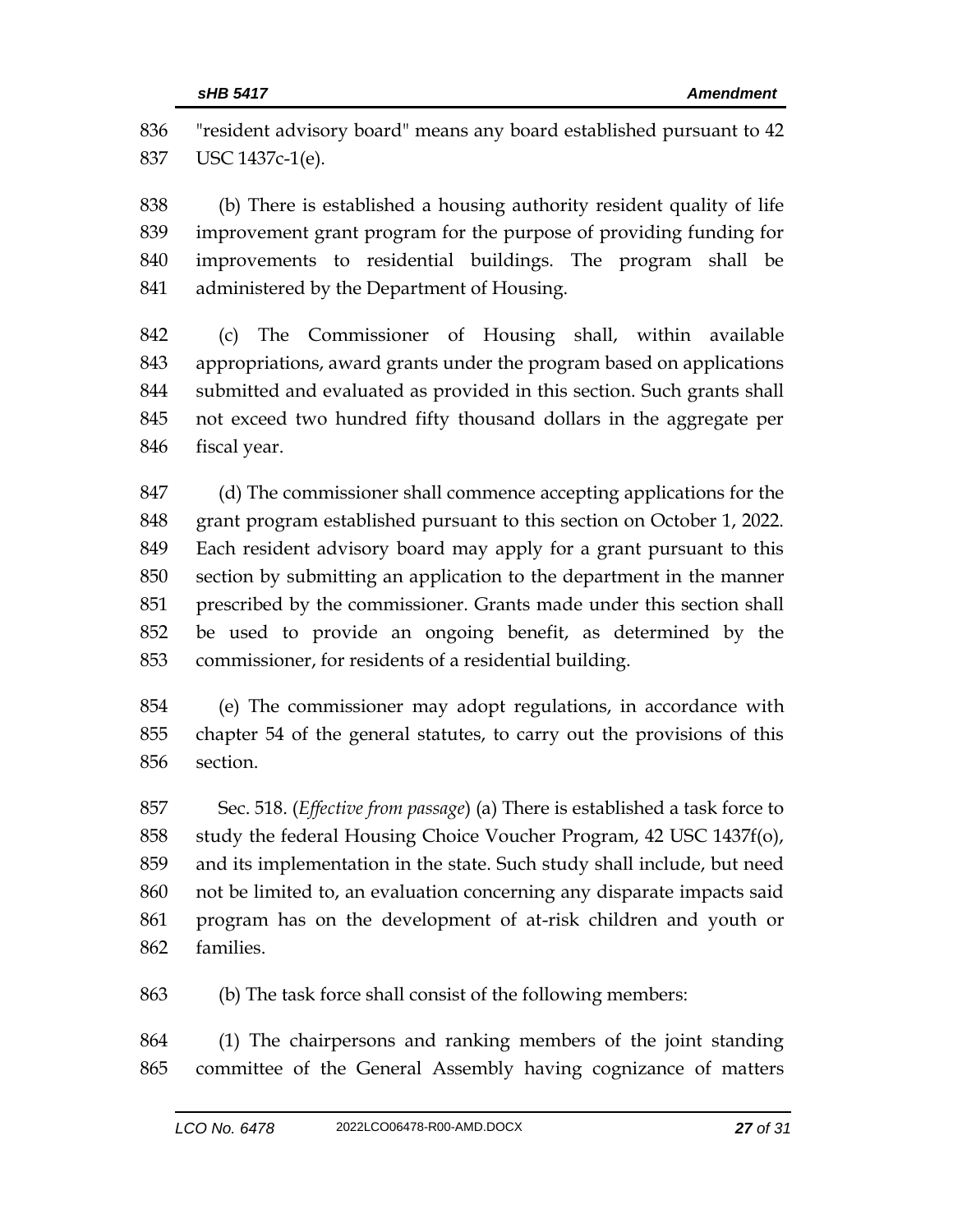| 866 | relating to housing, or their designees;                                     |  |  |
|-----|------------------------------------------------------------------------------|--|--|
| 867 | (2) One appointed by the president pro tempore of the Senate;                |  |  |
| 868 | (3) One appointed by the majority leader of the Senate;                      |  |  |
| 869 | (4) Two appointed by the minority leader of the Senate;                      |  |  |
| 870 | (5) One appointed by the speaker of the House of Representatives;            |  |  |
| 871 | (6) One appointed by the majority leader of the House of                     |  |  |
| 872 | Representatives; and                                                         |  |  |
| 873 | (7) Two appointed by the minority leader of the House of                     |  |  |
| 874 | Representatives.                                                             |  |  |
| 875 | (c) All initial appointments to the task force shall be made not later       |  |  |
| 876 | than thirty days after the effective date of this section. Any vacancy shall |  |  |
| 877 | be filled by the appointing authority.                                       |  |  |
| 878 | (d) The chairpersons of the task force shall consist of two members,         |  |  |
| 879 | one selected by the minority leader of the Senate from among the             |  |  |
| 880 | members of the task force and one selected by the speaker of the House       |  |  |
| 881 | of Representatives from among the members of the task force. Such            |  |  |
| 882 | chairpersons shall schedule the first meeting of the task force, which       |  |  |
| 883 | shall be held not later than sixty days after the effective date of this     |  |  |
| 884 | section.                                                                     |  |  |
| 885 | (e) The administrative staff of the joint standing committee of the          |  |  |
| 886 | General Assembly having cognizance of matters relating to housing            |  |  |
| 887 | shall serve as administrative staff of the task force.                       |  |  |
| 888 | (f) Not later than January 16, 2023, the task force shall submit a report    |  |  |
| 889 | on its findings and recommendations regarding the implementation of          |  |  |
| 890 | the federal Housing Choice Voucher Program in the state to the joint         |  |  |
| 891 | standing committee of the General Assembly having cognizance of              |  |  |

 matters relating to housing, in accordance with the provisions of section 11-4a of the general statutes, and to the state's senators and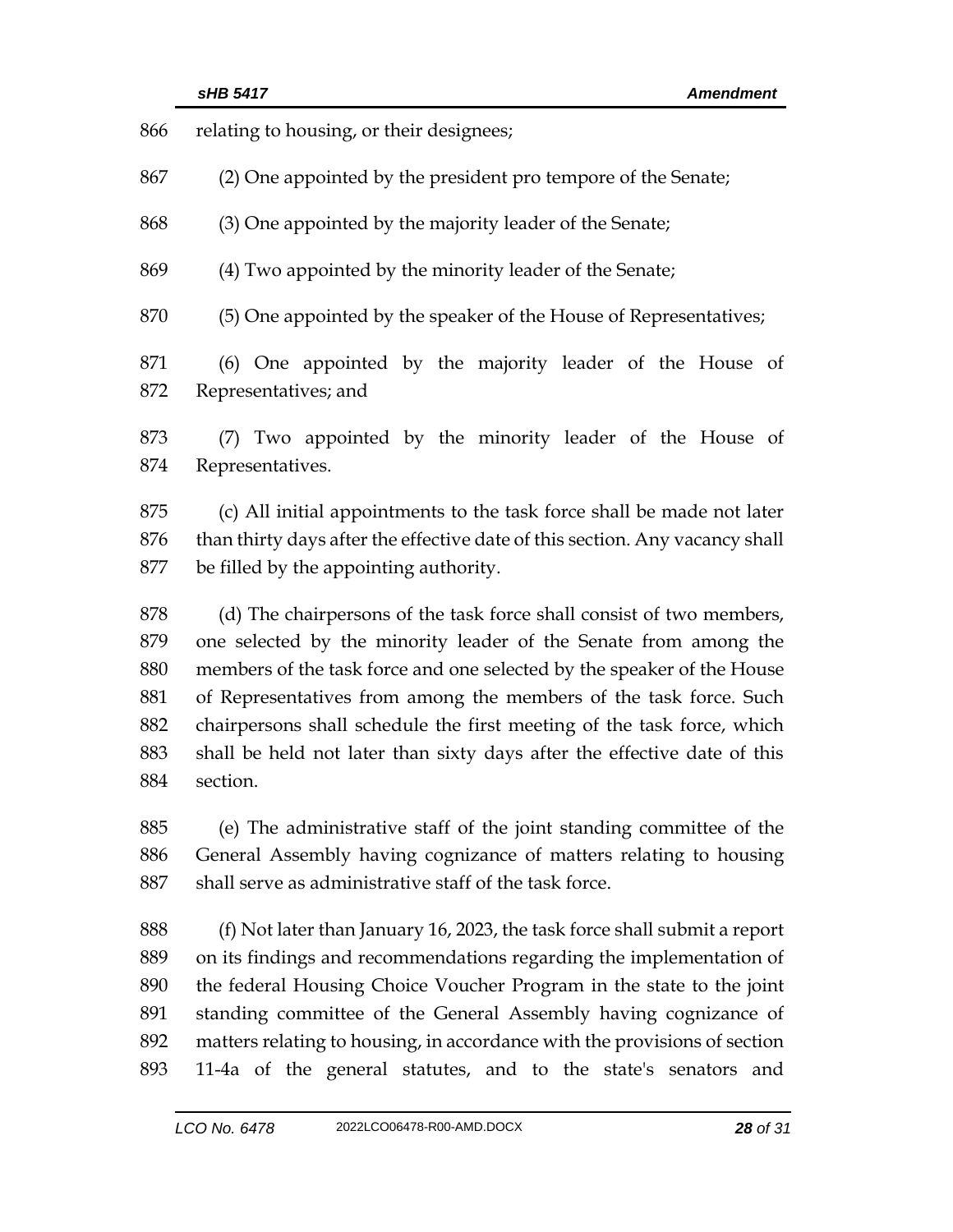representatives in Congress. The task force shall terminate on the date that it submits such report or January 16, 2023, whichever is later.

 Sec. 519. Subsections (a) and (b) of section 47a-6a of the general statutes are repealed and the following is substituted in lieu thereof (*Effective October 1, 2022*):

 (a) As used in this section, "address" means a location as described by the full street number, if any, the street name, the city or town, and the state, and not a mailing address such as a post office box, "dwelling unit" means any house or building, or portion thereof, which is rented, leased or hired out to be occupied, or is arranged or designed to be occupied, or is occupied, as the home or residence of one or more persons, living independently of each other, and doing their cooking upon the premises, and having a common right in the halls, stairways or yards, "agent in charge" means one who manages real estate, including, but not limited to, the collection of rents and supervision of property, "controlling participant" means **[**an individual or entity that exercises day-to-day financial or operational control**]** a natural person who is not a minor and who, directly or indirectly and through any contract, arrangement, understanding or relationship exercises substantial control of, or owns greater than twenty-five per cent of, a corporation, partnership, trust or other legally recognized entity owning rental real property in the state, and "project-based housing provider" means a property owner who contracts with the United States Department of Housing and Urban Development to provide housing to tenants under 918 the federal Housing Choice Voucher Program, 42 USC 1437f(o).

 (b) Any municipality may require the nonresident owner or project- based housing provider of occupied or vacant rental real property to **[**maintain on file in the office of**]** report to the tax assessor, or other municipal office designated by the municipality, the current residential address of the nonresident owner or project-based housing provider of such property, if the nonresident owner or project-based housing provider is an individual, or the current residential address of the agent in charge of the building, if the nonresident owner or project-based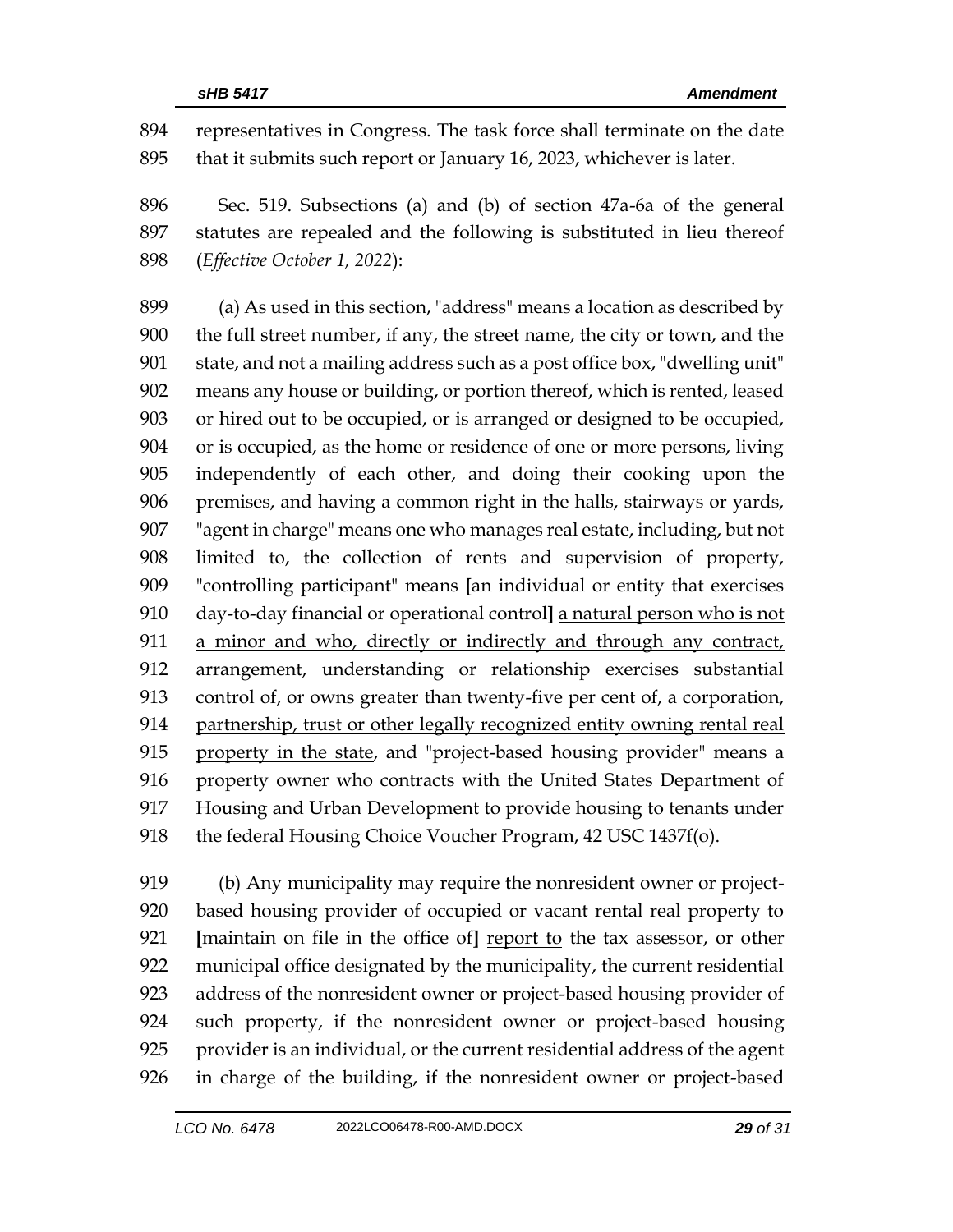housing provider is a corporation, partnership, trust or other legally recognized entity owning rental real property in the state. **[**In the case of a**]** If the nonresident owners or project-based housing **[**provider, such information**]** providers are a corporation, partnership, trust or other 931 legally recognized entity owning rental real property in the state, such report shall also include identifying information and the current residential address of each controlling participant associated with the property. **[**, except that, if such controlling participant is a corporation, partnership, trust or other legally recognized entity, the project-based housing provider shall include the identifying information and the current residential address of an individual who exercises day-to-day financial or operational control of such entity.**]** If such residential address changes, notice of the new residential address shall be provided 940 by such nonresident owner, project-based housing provider or agent in charge of the building to the office of the tax assessor or other designated municipal office not more than twenty-one days after the date that the address change occurred. If the nonresident owner, project-based housing provider or agent fails to file an address under this section, the address to which the municipality mails property tax bills for the rental real property shall be deemed to be the nonresident owner, project- based housing provider or agent's current address. Such address may be used for compliance with the provisions of subsection (c) of this section."

| This act shall take effect as follows and shall amend the following |                            |             |  |  |  |
|---------------------------------------------------------------------|----------------------------|-------------|--|--|--|
| sections:                                                           |                            |             |  |  |  |
|                                                                     |                            |             |  |  |  |
| Sec. 501                                                            | October 1, 2022            | $10-220p$   |  |  |  |
| Sec. 502                                                            | October 1, 2022            | New section |  |  |  |
| Sec. 503                                                            | July 1, 2022               | 10a-173     |  |  |  |
| Sec. 504                                                            | January 1, 2023, and       | 12-217g     |  |  |  |
|                                                                     | applicable to income years |             |  |  |  |
|                                                                     | commencing on or after     |             |  |  |  |
|                                                                     | January 1, 2023            |             |  |  |  |
| Sec. 505                                                            | July 1, 2022               | $10-21k$    |  |  |  |
| Sec. 506                                                            | October 1, 2022            | 46b-127     |  |  |  |
| Sec. 507                                                            | July 1, 2022               | New section |  |  |  |